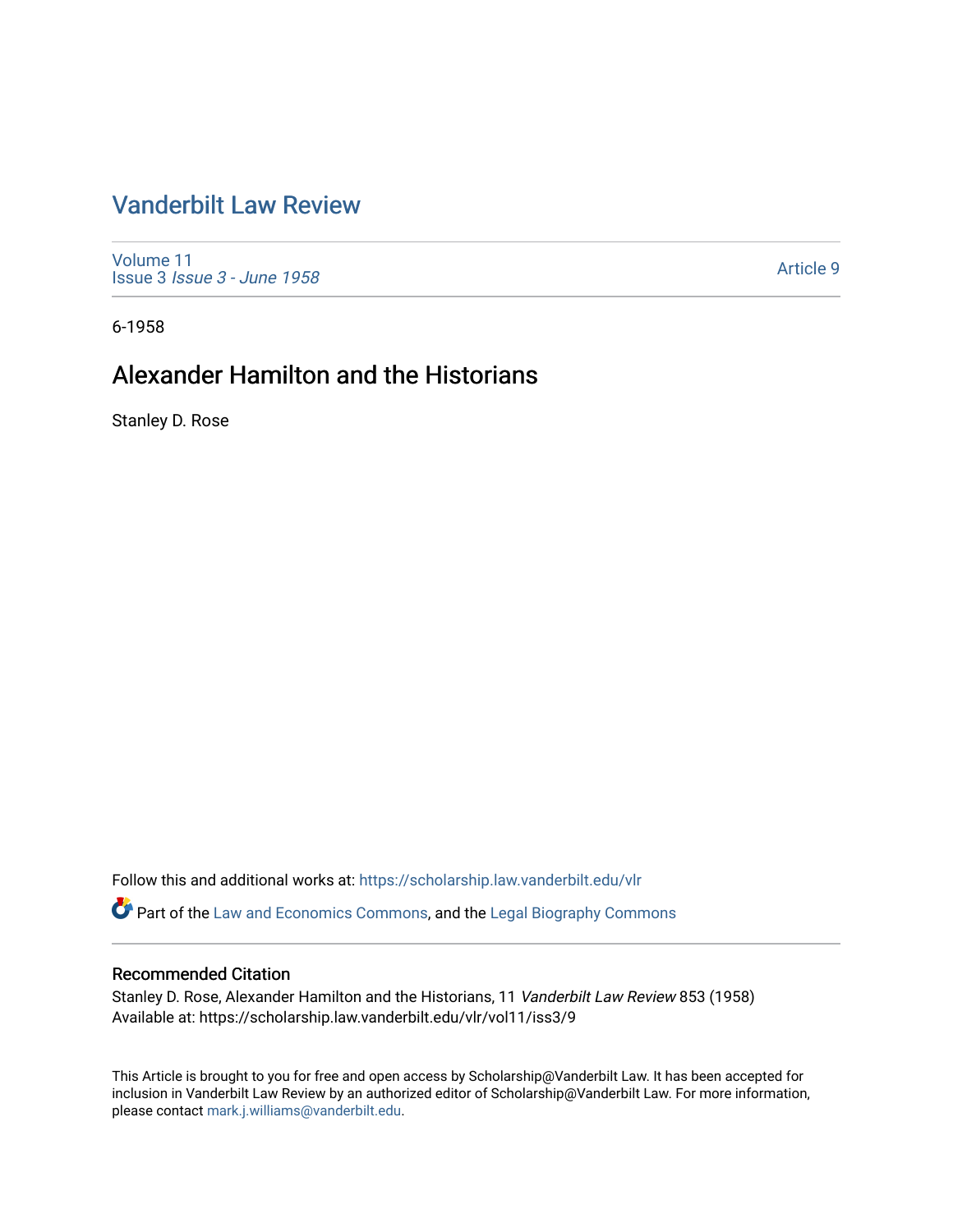## ALEXANDER **HAMILTON AND** THE **HISTORIANS**

#### STANLEY **D.** ROSE\*

The year of **1957** was the 200th anniversary of the birth of Alexander Hamilton-only he was really born in **1755.1** As befitted such a year, a goodly number of books were put forth by hopeful publishers. What follows will be, at least in part, an evaluation of some of these books and their subject.\*\*

But first, we ought to ask: Why more of the same? Why more books on a man so well known? We only know the past through the eyes of others. And strangely enough, different eyes see different things when looking at the same subject. In Beveridge's *Life of John Marshall,* the author deals very harshly with Thomas Jefferson. Ten years later Beveridge wrote that if he were rewriting his great work he would not be quite so positive in his criticism of Jefferson.<sup>2</sup> So even the same eyes see differently at different times!

It has been said that each generation must retranslate the classics. And, except in rare instances, each generation should probably redo the biographies of its heroes and villains. The men of history have a way of waxing and waning. Jefferson and Madison have been riding high for the past few years. Their biographies have been redone and done well. A new edition of Jefferson's papers is revealing hitherto unknown sides of the man. The same process should now be done on Hamilton. The process should lead to a better understanding of this

- \*\*ALEXANDER HAMILTON, **YOUTH TO** MATURITY, **1755-1788.** By Broadus Mitchell. New York: The MacMillan Co., 1957. Pp. XVI, 675. \$8.75.
- **ALEXANDER** HAMILTON. **By** Nathan Schachner. New York: Thomas Yoseloff, 2d ed. 1957 [orig. pub. 1946]. Pp. VI, 488. \$6.00.
- ALEXANDER HAMILTON **IN THE** AMERICAN TRADITION. By Louis M. Hacker. New York: McGraw-Hill Book Co., 1957. Pp. XI, 273. \$4.75.
- ALEXANDER HAMILTON AND THE FOUNDING OF THE NATION. Edited by Richard<br>B. Morris. New York: The Dial Press, 1957. Pp. XXI, 617. \$7.50.<br>THE BASIC IDEAS OF ALEXANDER HAMILTON. Edited by Richard B. Morris.
- New York: Pocket Books, Inc., **1957.** Pp. XXVII, 457. **350**

THE ALEXANDER HAMILTON READER. Edited by Margaret Esther Hall. New

York: Oceana Publications, 1957. Pp. 257. \$1.00 paper, \$3.50 cloth.<br>ALEXANDER HAMILTON'S PAPERS ON PUBLIC CREDIT COMMERCE AND FINANCE.<br>Edited by Samuel McKee, Jr. New York: The Liberal Arts Press, 1957 [orig. pub. 1934]. Pp. XIV, 304. \$1.25 paper, \$3.50 cloth.

ALEXANDER HAMILTON, SELECTIONS REPRESENTING His LIFE, His Thought, and His Style. Edited by Bower Aly. New York: The Liberal Arts Press, **1957.** Pp. XVI, 261. \$1.25 paper, \$3.50 cloth..

HERITAGE FROM HAMILTON. By Broadus Mitchell. New York: Columbia Uni- versity Press, 1957. Pp. VIII, 160. \$3.75

THE Mnm OF ALEXANDER HAMILTON. Edited **by** Saul K. Padover. New York: Harper and Brothers, 1958, Pp. VI, 461. \$6.50.

**1.** For a modern discussion of Hamilton's origins see **MITCHELL,** ALEXANDER HAMILTON, YOUTH TO MATURITY, 1755-1788, c. 1 (1957). See also Bobbe, *The Boyhood of Alexander Hamilton*, 6 AMER. HERITAGE 4 (1955). 2. BOWERS, BEVERIDGE AND THE PROGRESSIVE ERA 588 (1932).

<sup>\*</sup>Civil Division, Department of Justice, Washington, D.C.

<sup>853</sup>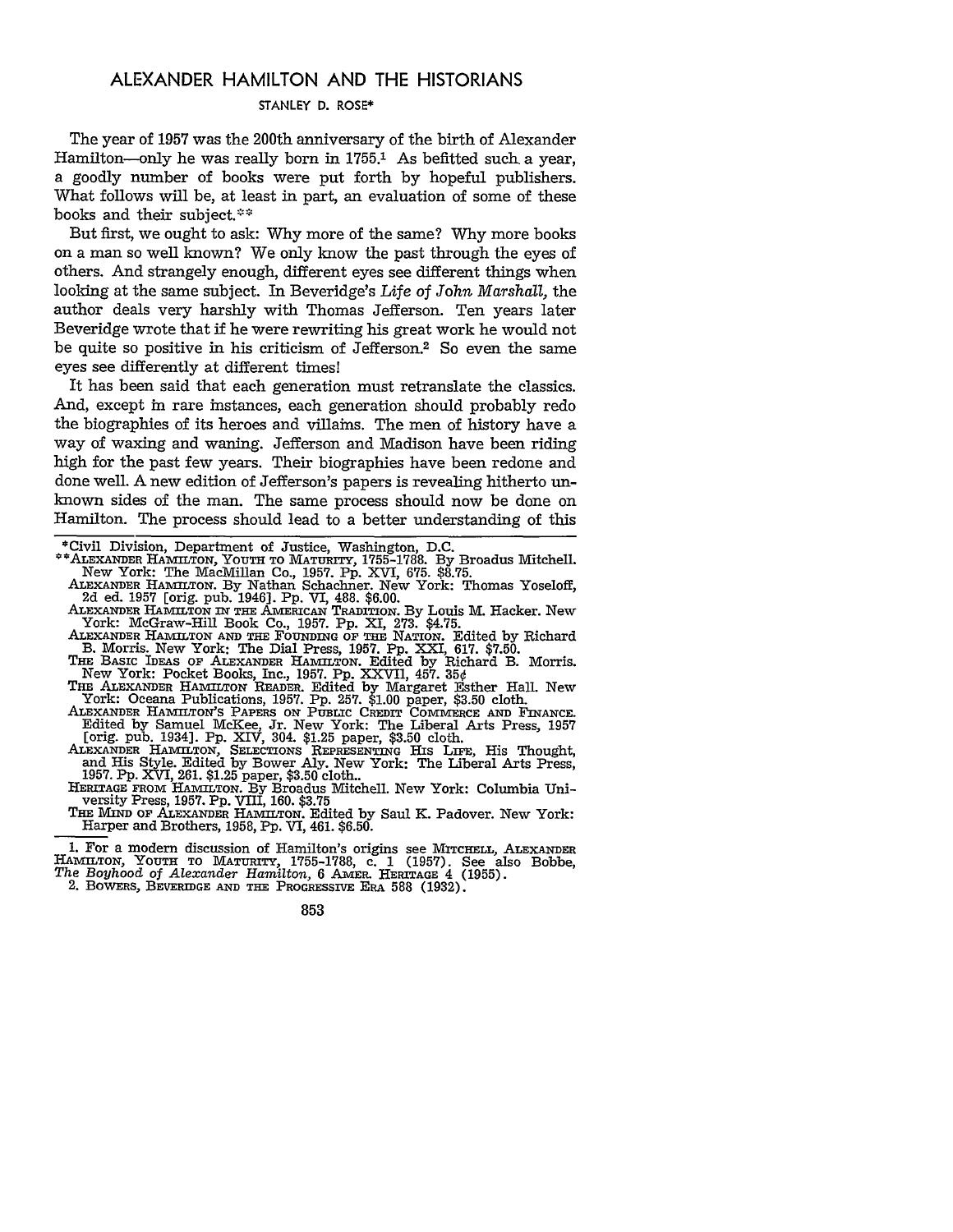extraordinary man. And understanding is what Hamilton needs more than anything else. Since immediately after his death in 1804, biographies of Hamilton have been published at regular intervals. To be blunt, none of them have been adequate.3 There seems to be a continuing effort to preserve and use Hamilton as a symbol. The result has not been history. To evaluate these new books on Hamilton, it is necessary to look at the traditional view of Hamilton, test the validity of this view, and then see where these new books stand with respect to this traditional view.

Born on Nevis, one of the Leeward Islands in the West Indies, Hamilton steps onto the American scene in 1775 as a precocious pamphleteer in defense of the rights of the colonies. He became an artillery battery commander in 1776. His first big opportunity came when he was made Washington's aide. This position appeared "intolerable" by 1781 (visions of glory danced in his head) and he found it possible to leave Washington's service. Washington bore him no malice, and he finally achieved his desire. As a battalion commander, he personally led a night assault on a British redoubt at Yorktown.

The war over, Hamilton now married into the prominent Schuyler family, returned to New York, passed the New York bar, and, as he began practicing, also became a member of the Continental Congress. Early interested in finance, he worked to secure from the states the power for Congress to levy an impost in order to secure a national income. The effort failed by 1783 and he then began working for a stronger union. He was instrumental in bringing on first the Annapolis convention and finally the Philadelphia convention in 1787 which drafted the Constitution. He took virtually no part in the drafting of the Constitution but was a substantial factor in its ratification in New York. Appointed by Washington to be Secretary of the Treasury, he remained in that position until January of 1795. He then returned to his law practice in New York. He remained active in public life, appearing in opposition to most of the issues and personalities of the time. He was killed in a duel with Aaron Burr in 1804.

Hamilton's life spanned very important years in our history. With his tremendous energy and ability he played a dominant role in national leadership through most of these years. His restless drive pushed him into every corner of the new government and he got his way in these early years to such an extent that the other members of the early administrations of the United States were overshadowed. Thus the tradition grew that Hamilton was the most important factor in the establishment of a firm foundation for the new nation. This tradition

<sup>3.</sup> A great number of these prior biographies are examined in ALY, **THE** RHETORIC OF ALEXANDER HAMILTON (1941). His conclusion is "that no bi-<br>ographer has written a definitive account of Hamilton's life."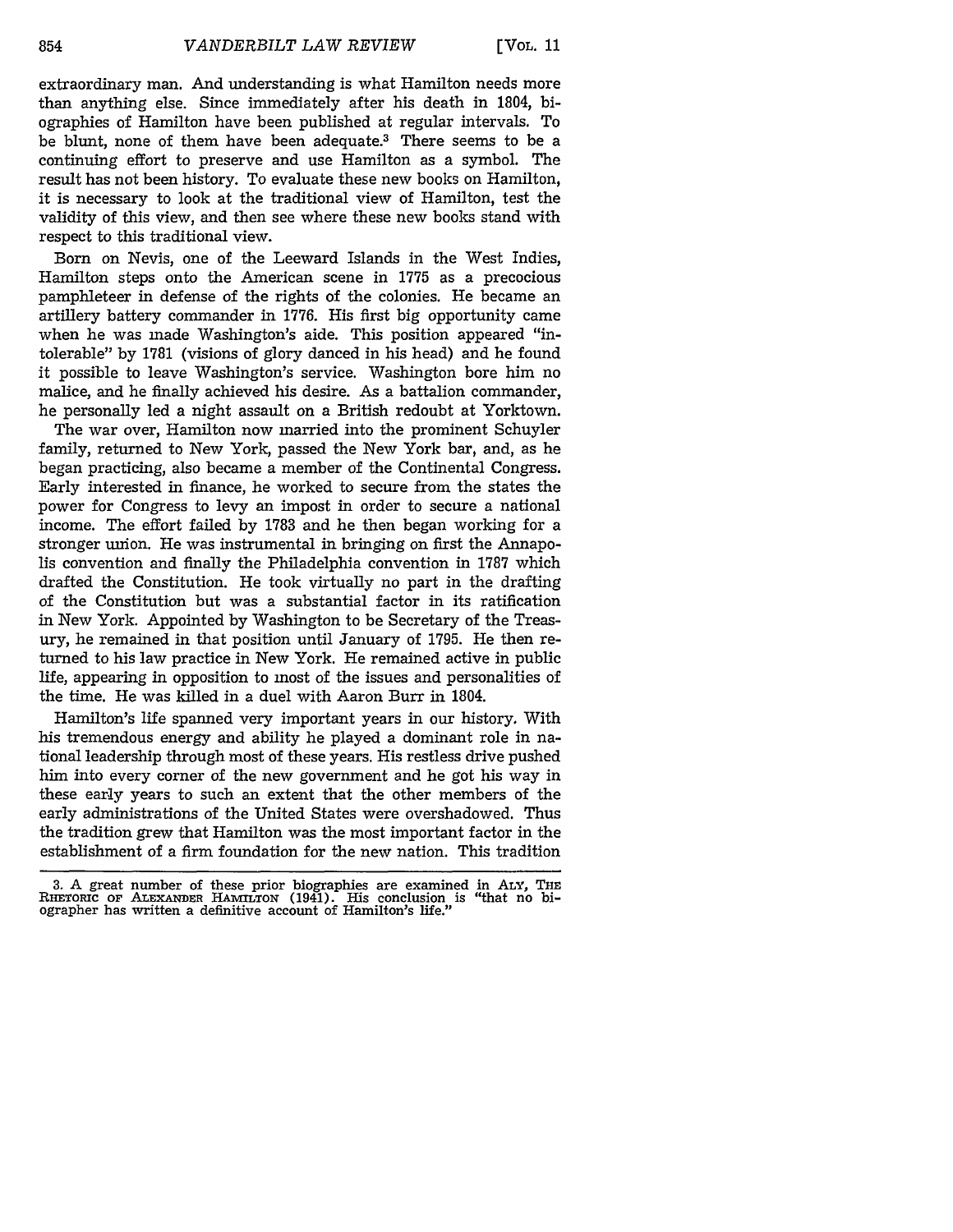needs some qualification. The qualification would be in the direction of showing that although Hamilton's policies were adopted at the time, they were not the only policies available and many of these same policies were actually abandoned within a few years after Hamilton's retirement from the government.

Douglas Southall Freeman deliberately limited his account of General Robert E. Lee's military operations to the information available to Lee at that time. He gave his readers virtually no idea of what was going on in the minds of Lee's opponents. The unbalance created by this practice is now apparent. Lee won or lost a battle not only because of what he did but also because of what his opponent did or did not do. This observation is pertinent to the present review. Hamilton's policies were affected by the reactions of his opponents. In fact he created his opponents. What Jefferson did and thought is just as pertinent as what Hamilton did-when they were clashing head on.

The books here being reviewed present a picture of Hamilton that does not use all of the available evidence. In recent years some very fine work has been done on the lives of Jefferson and Madison.4 These books when studied carefully present a view of Hamilton that cannot be reconciled with the picture created by Hamilton's biographers. This is not an unusual result in political controversy. But it is not supposed to happen in historical writing. In this review I shall attempt to show the effect of applying some available evidence to the traditional view of Hamilton and his policies.

In examining these policies, it is well to remember that they were created for a particular time and place. They were aimed at solving particular problems. Above all, in 1790 solutions had to be set forth in the language of 1790. That language may use the same words as we use today, but in many cases the meanings have changed. A good example of this is the word "corruption." It is a term indicating evil today but it carried other connotations in the late eighteenth century.

For instance, in David Hume's essay on the "Independence of Parliament," he discussed the consequences of the unlimited power of the House of Commons. So far as Hume could see, the major check on the abuse of power by the Commons lay in the great number of offices and sinecures in the control of the crown. He said:

We may, therefore, give to this influence what name we please: we may call it by the invidious appellations of *corruption* and *dependence;* but some degree and some kind of it are inseparable from the very nature

<sup>4.</sup> See, *e.g.,* the multi-volume biographies by Dumas Malone and Irving Brant.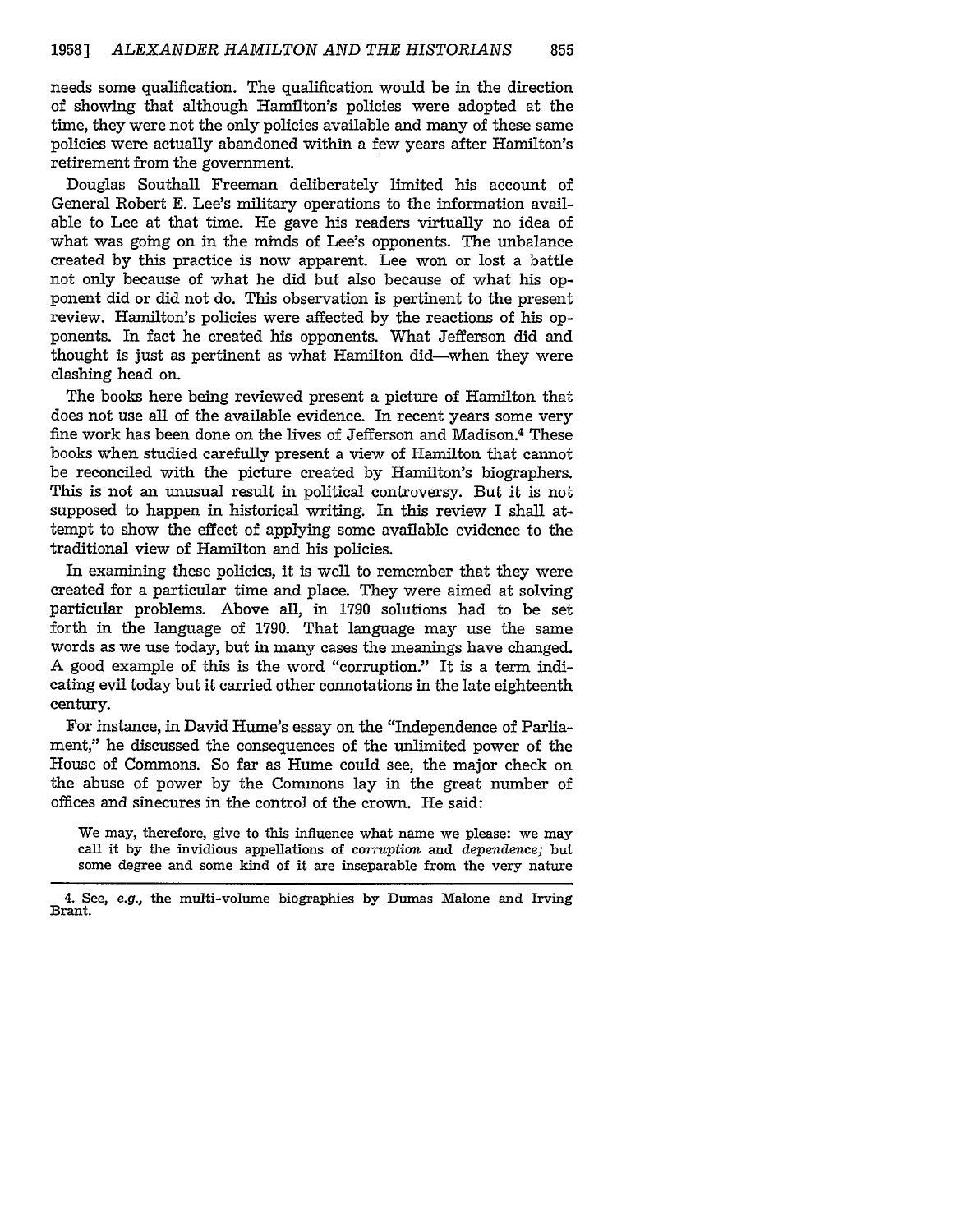[Vol. 11

of the constitution, and necessary to the preservation of our mixed government.5

We should see then that when Jefferson accuses Hamilton of corrupting the Congress, he is using a concept that had a particular meaning at that time. By using these words he conjured up visions for his eighteenth century reader of monarchy, of executive effort to unbalance the government by influencing the legislature, of unrest, and potential civil war.

I suggest from this that some care should be used in setting forth the intellectual milieu within which Hamilton moved, spoke, and wrote. Hamilton's biographers have uniformly ignored this background. Disregarding an idea's relation to a particular time, they have all too frequently tried to force Hamilton's views onto more modern problems and the effort has not proven to be well-taken.

An example of the attempt to apply a Hamiltonian policy to a later situation is to be found in the frequent modern references to Hamilton's use of the public debt as an instrument of national policy. This policy has had only brief moments of favorable consideration in American history. When Jefferson came into office in 1801, he immediately reversed this aspect of Hamilton's financial program. Jefferson and his Secretary of the Treasury, Albert Gallatin, took as their primary financial goal the reduction in the size of the public debt. Henry Adams is alone among historians in noting that throughout the great bulk of our history, the Gallatin financial system was the actual practice of the government.6

Hamilton's theory enjoyed no further favor until 1933, when the New Deal, influenced by Keynesian economics, called for measures that required a substantial increase in the public debt. But a Hamiltonian increase in money capital is not the same as priming the pump for a compensating economy. There is a superficial similarity between Hamilton's efforts to cement the union by rallying all members of the moneyed classes in support of it and the Keynesian effort to shore up lagging investment and stave off the decelerating economic effects that constitute a depression. Both policies require an increase in the public debt. The problem is, however, a basically different one and no amount of study of Hamilton's work will provide adequate guides as to what to do for a stricken modern economy.

In seeking out the sources of Hamilton's ideas, we soon learn that these sources are not readily discoverable. As Mitchell states:

<sup>5.</sup> Cited by Hamilton in Constitutional convention. *Documents Illustrative* of *the Formation* of the *Union,* H. R. Doc. No. 398, 69th Cong., 1st Sess. **<sup>261</sup>**

**<sup>(1927).</sup>** 6. ADAMs, **THE LIFE OF** ALBERT **GALLATn** 175, **270** (1879). The Jeffersonian theory was that prosperity could be left to the citizens without the intervention of the government.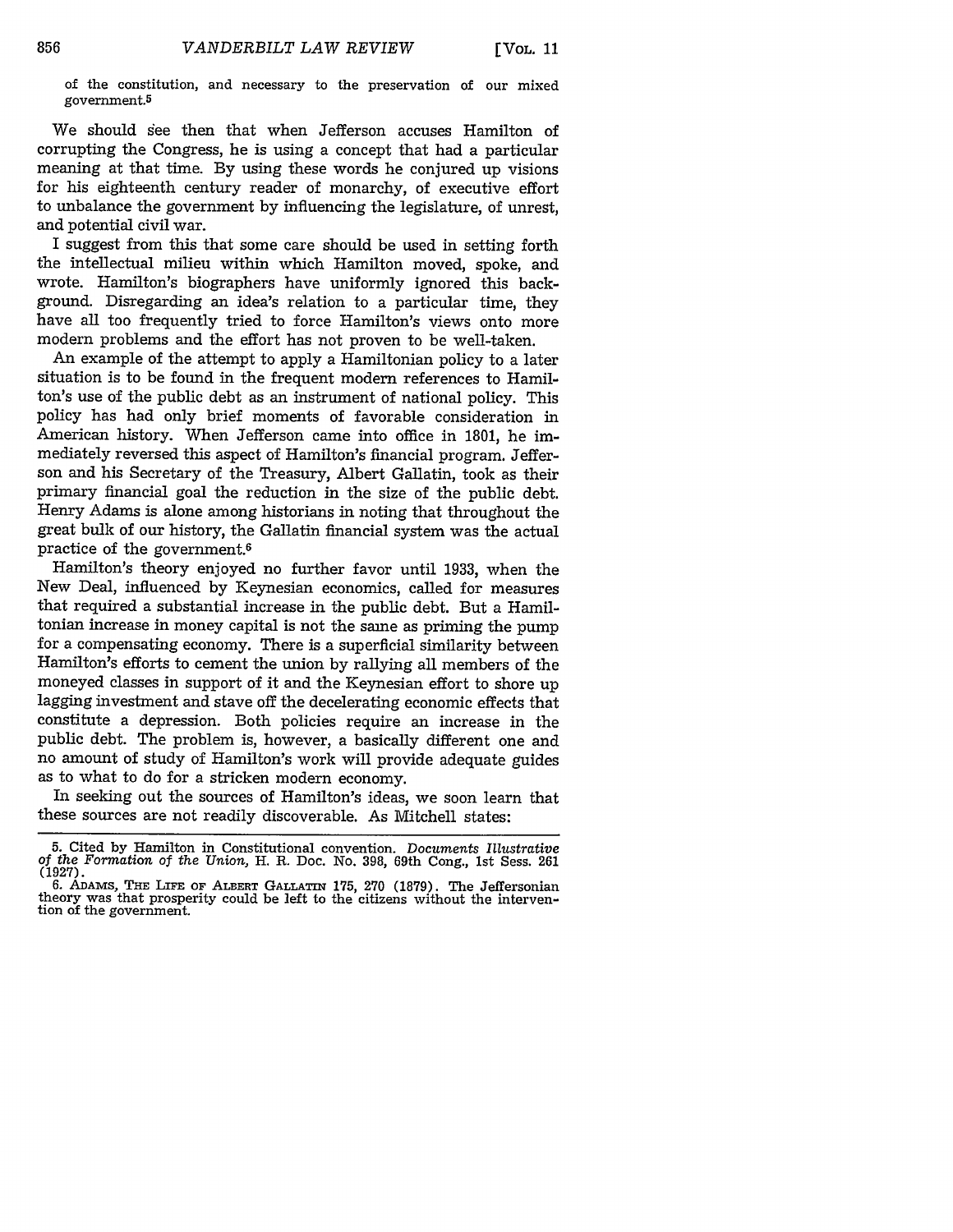He rarely quoted an author or (except in legal briefs) cited the authority of a writer in connection with a particular statement. Rather, the opinions which he owed to books, in whatever degree, were embedded and diffused in his mind. They must be identified by fair inference, assisted by his occasional mentions.<sup>7</sup>

However, I do not believe that the problem is really insuperable. We gain one insight at the very outset of Hamilton's career from a set of notes Hamilton kept in the paybook of his artillery company.8 This is actually a list of the books he had read and the subjects he considered in the years 1775-6. Another insight comes from his pamphlets of 1775 which show his wide reading in the literature of the 18th century in economics and government. If one starts with this same background and then reads Hamilton's writings, a sense of familiarity is met with almost at once. An example in the word "corruption" has been given previously. A more extended example may be found in the issue of the precise sources of Hamilton's views on the public debt and banking. The handling of this problem in the books here being reviewed will point up the problem.

Professor Hacker does not discuss the sources of Hamilton's views on public debts but with respect to his views on banking states:

Not only had Hamilton familiarized himself with the history of banking, particularly that of the Bank of England, but he knew his Adam Smith so well and leaned on him so closely—in both the Report on  $a$ National *Bank* and the *Report of Manufactures-that* often he used Smith's pattern of thought and sometimes Smith's very words.9

In Schachner's discussion of the "Great Reports," it is stated that Hamilton had no special training for his new duties as Secretary of the Treasury but:

He had read widely on economic and financial problems and had studied Adam Smith.10

#### Richard Morris states of Hamilton that:

He was familiar with the older European economists, the mercantilists and the bullionists, and borrowed heavily from Postlethwayt, excerpts from whose *Universal Dictionary of Trade and Commerce* are scattered through his *Army Pay Book.* He also showed familiarity with Adam Smith.11

Mitchell gives considerable space to the authorities mentioned in the Pay Book and gives some suggestions on Hamilton's intellectual

<sup>7.</sup> **Mr CHELL, op.** *cit. supra* note 1, at 385. **8.** Panagopoulos, *Hamilton's Notes in His Pay Book of the New York State*

Artillery Company, 62 Amer. Hist. Rev. 310 (1957).<br>
9. HACKER, ALEXANDER HAMILTON IN THE AMERICAN TRADITION 150 (1957).<br>
10. SCHACHNER, ALEXANDER HAMILTON 242 (1957).<br>
11. MORRIS, ALEXANDER HAMILTON AND THE FOUNDING OF THE

<sup>(1957).</sup>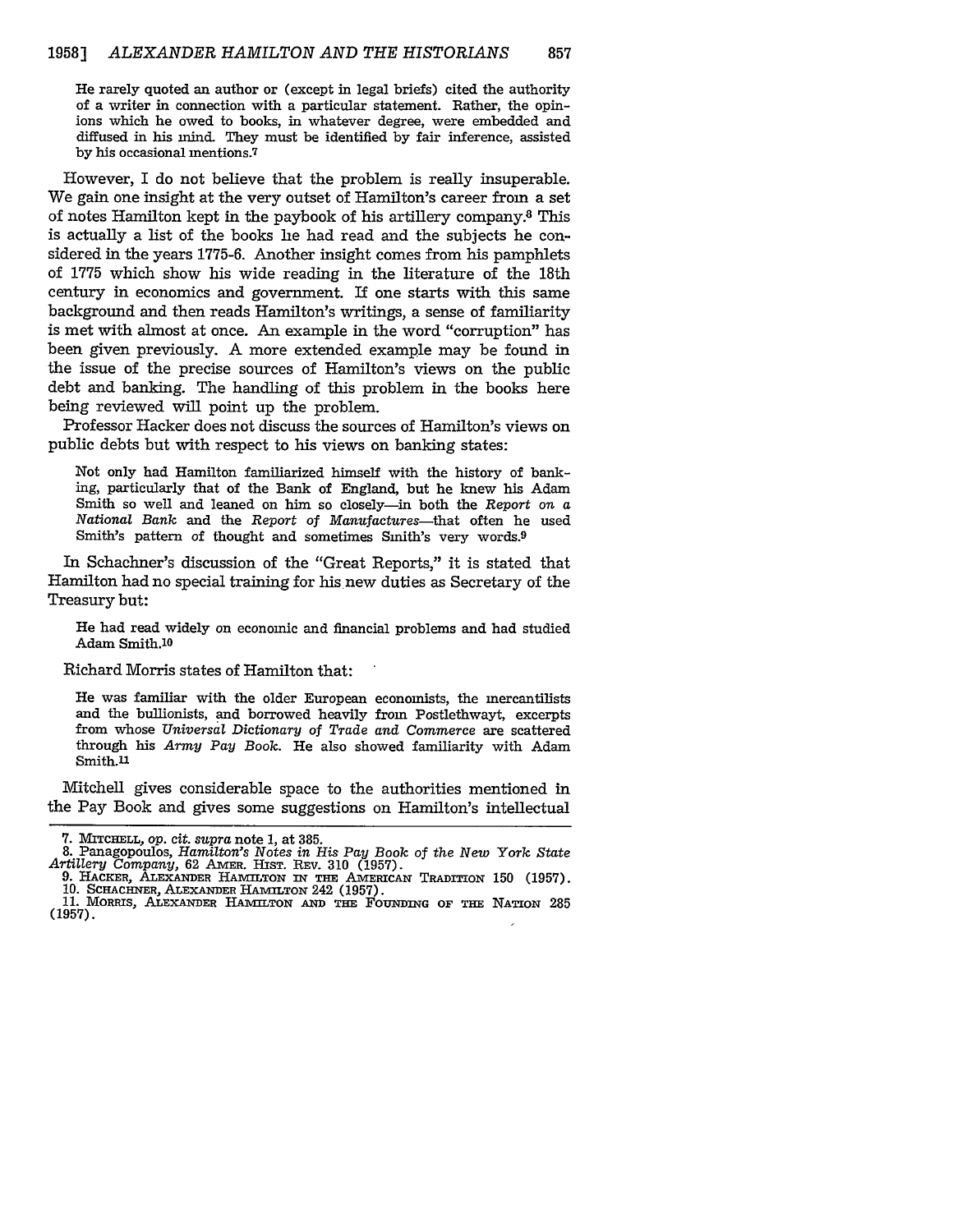origins. But all these writers give credit to Adam Smith and that poses a real research problem. When did Adam Smith's Wealth *of Nations* get to America?

The book was published in London in March of 1776. There is a tradition that Benjamin Franklin discussed the draft with Smith in Edinburgh.<sup>12</sup> This is doubted by a recent biographer of Franklin after a careful study of Franklin's itinerary on that trip.13 In any event the first American edition did not appear until 1789.14

James Madison mentions the book in a letter written to Jefferson in 1785.15 In the collected works of Hamilton there is only one direct quotation and that is under the date of 1792. By parallel passages, it is impossible to doubt that Hamilton used the book in the preparation of the *Report on Manufactures.16* But-Hamilton appears to have developed his financial views by 1780. With the exception of the policies set forth in the *Report on Manufactures,* all the ideas discussed in Hamilton's reports had been previously set forth by Robert Morris and others.<sup>17</sup> As will be seen later, a debate had been going on over these plans for over ten years and in virtually identical language. Hamilton's sources had to be those he had mastered prior to 1780. Do we have evidence of Adam Smith's work in America prior to 1780?

In December of 1781, the Confederation had chartered the first bank in America-the Bank of North America of Philadelphia. Just one year prior to this, James Wilson had written a prospectus for this proposed bank. In this prospectus was the following paragraph:

The Bank of England acts not only as an ordinary bank, but as a great engine of state. It has upon several different occasions supported the credit of the principal houses, not only of England, but of Hamburgh and Holland. On one occasion in 1763 .. ., it advanced in one week for this purpose 1,600,000, a great part of it in bullion.18

The source of these words is obvious from the following quotation on the Bank of England from *The Wealth of Nations:*

it acts, not only as an ordinary bank, but as a great engine of state .... It likewise discounts merchants bills, and has, upon several different occasions, supported the credit of the principal houses, not only of England,

<sup>12.</sup> **8** DICTIONARY or **NATIONAL BIOGRAPHY 3 (1885-1901). 13.** NOLAN, BENJAIN FRANKLIN **IN SCOTLAND AND** IRELAND, 1759 **AND 1771** at

<sup>200 (1938).&</sup>lt;br>
14. 7 EVANS, AMERICAN BIBLIOGRAPHY 361 (1903-34).<br>
15. 2 WRITINGS OF MADISON 134 (Hunt ed.)<br>
16. Bourne, Alexander Hamilton and Adam Smith, 8 Q.J. ECON. 328 (1894).<br>
17. One writer remarks that Hamilton's poli

**REVOLUTIONARY FINANCIER 199** (1954). 18. Quoted in KoNKLE, THOMAS WILLING **AND THE FIRST AMERICAN** FINANCIAL

SYSTEM 97 (1937).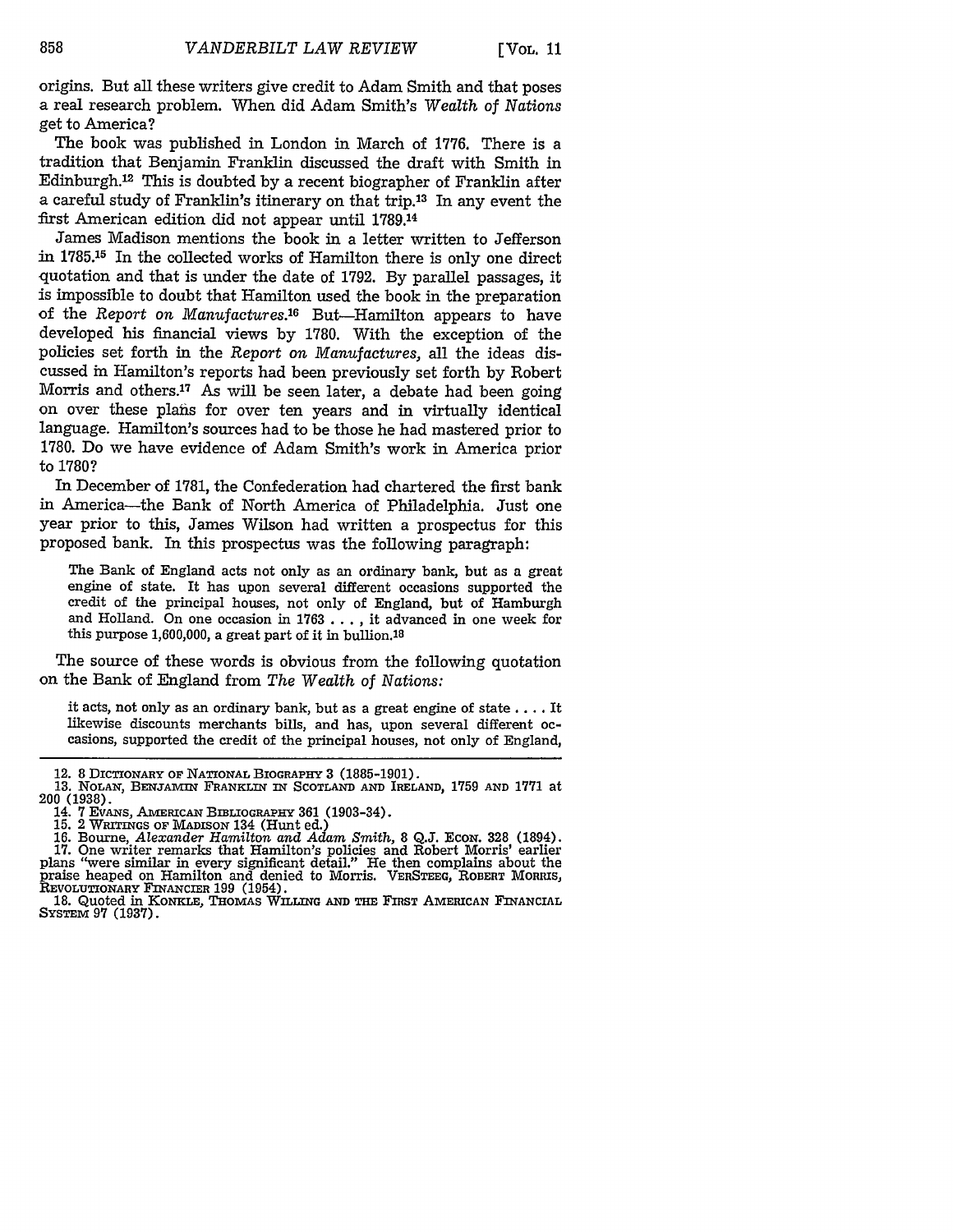but of Hamburgh and Holland. Upon one occasion, in 1763, it is said to have advanced for this purpose, in one week, about 1,600,000, **1.;** a great part of it in bullion.19

Wilson and Hamilton were to know each other well.<sup>20</sup> But the above quotation was written months after Hamilton's well-known letter to Robert Morris.<sup>21</sup> In this letter, written early in 1780, in a few brief paragraphs Hamilton revealed that his background included a study of European banking systems and an understanding of efforts to fund public debts in France and England. All that he ever said later was but an elaboration of his letters of 1780. Without detailing the proof, let it be said here that the arguments preceding the founding of the Bank of England in 1694 were virtually an exact parallel of those preceding the establishment of our own bank in 1790.22

The Bank of England had been a great and notorious success from its very beginning. As noted previously, it had become a great engine of state and was, for the times, the model of what a bank should be. When the Bank of North America was chartered, Madison noted that "it is pretty analogous in its principles to the Bank of England."2 Wilson in the previously mentioned prospectus for the Bank of North America made frequent references to the operation of the Bank of England.24

It appears likely that Hamilton's convictions on financial matters were fixed long before he had a good look at Adam Smith. My own vote as to the most important book in this connection is for Postlethwayt's *Dictionary.*

But even if a direct connection between Smith and Hamilton prior to 1780 could be established, a very plain obstacle still remains. From 1780 onwards Hamilton wished to fund the public debt. Smith has an entire section decrying this very practice-this ruinous practice of perpetual funding. He asserted that there is not an historical example of a nation fairly and completely paying off its debts. The usual method of discharge of public debts is by bankruptcy.25 So

**19. SMTH,** THE **WEALTH OF** NATIONS 304 (Mod. Libr. ed.).

20. "In his role of champion of the Bank of North America Wilson established himself as the country's leading apologist for a system of national finances based on a national bank. The relation between Wilson's economic ideas and those later popularized by Alexander Hamilton is patent. As though to symbolize the influence of the theories of Wilson on his younger colleague, a copy of Wilson's plan for the Bank of North America, in his own handwriting, lies among the Hamilton papers in the Library of Congress, while the New Yorker's 'Plan for a National Bank,' in his hand, is among<br>Wilson's papers in the Historical Society of Pennsylvania." SMITH, JAMES WILsoN, **FoUNDING** FATHER, 1742-1790 at 158 (1956), reviewed in Nixon, Book Review, 10 **VAm.** L. REV. 164 (1956). 21. 1 WoRKs **OF** HAMITON 125 (Hamilton ed. 1851).

22. For the details see ROSE, ALEXANDER HAMILTON AND THE PUBLIC DEBT<br>(unpublished thesis in Joint University Library, Nashville, Tenn. 1949). 23. 1 PAPERS OF **JAMES MADISON** 104 (Gilpin ed. 1840).

24. **KONKLE, op.** *cit. supra* note 18, at 95-97.

25. **SMITH,** op. *cit. supra* note 19, at 859.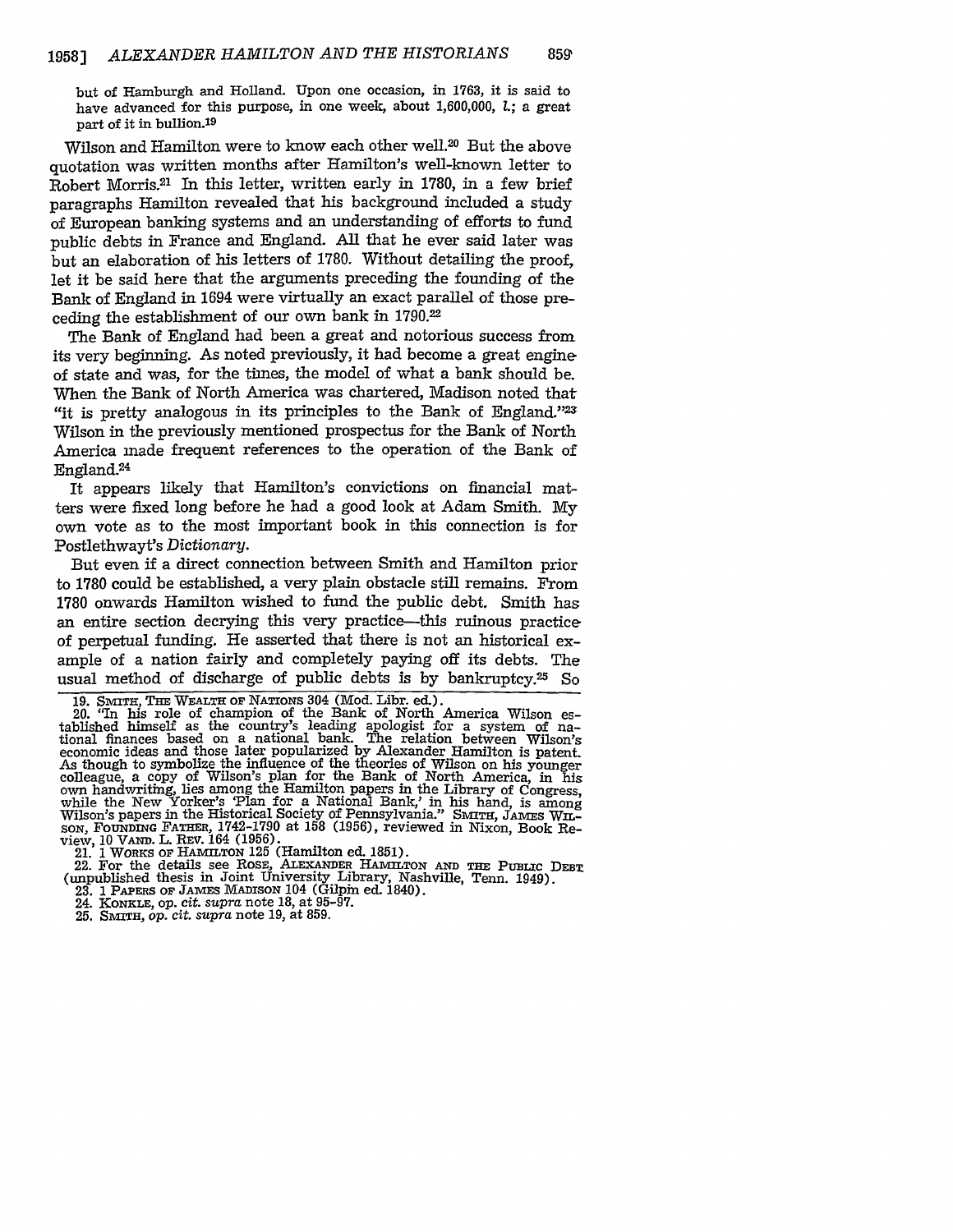no matter what the record may show about the circulation of Smith's book, Adam Smith was not Hamilton's source for ideas on this important problem of the handling of public debts.

As of this date, there are many gaps in our knowledge and understanding of Hamilton. Some of these gaps will be discussed below in rather summary fashion in order to indicate the scope of the problem. Suffice to say, none of these historical problems are considered in any of the books here being reviewed. In some cases, these books expressly reject the factual material now available for a consideration of these matters. Professor Hacker is the most explicit in this respect.26

One historical omission which at this time cannot be avoided arises out of the fact that in our constitutional writings there has never been a detailed analysis of *The Federalist.* In his chapter devoted to the creation of this great work, Mitchell declares that he is making no presentation of the detailed argument. He says that *The Federalist,* "in special fashion, speaks for itself."<sup>27</sup> It must be said that, as a general principle, neither facts nor books speak for themselves. This gap in our knowledge may be rectified by the forthcoming work on this book by Professor Gottfried Dietze of Johns Hopkins. It is promised for next year. A series of law review articles have raised the hope that this book will be the first systematic analysis of the classic.28 Madison, Jay, and Hamilton wrote it under pressure, at top speed, and without mutual consultation. It is understandable therefore that each revealed himself with a distinct intellectual makeup, The study of Professor Dietze will state the premises of each of these men.

But much unused material is available for an examination of what has been called the "intellectual milieu" of Hamilton. While our initial interest is in the books that Hamilton read and used, this examination will not completely satisfy. We can never know the complete list. We therefore turn to another source for understanding the intellectual development of a man; the study of general ideas prevailing during a man's life and his reaction to them. A splendid example of this principle can be set out by an examination of the blend of ideas surrounding the handling of the public debt in the years following the publication of the *Wealth of Nations.* The central idea is the familiar belief that what is good for a particular class of persons is good for the country.

In the *Wealth of Nations,* Adam Smith repeatedly stated his belief

<sup>26.</sup> For example, Hacker's rejection of the work of Merrill Jensen is discussed at page 881 *infra.*

<sup>27.</sup> **MiTcHELL,** *op.* cit. *supra* note 1, at 630. 28. Dietze, *Hamilton's Federalist-Treatise for Free Government,* 42 **CORNELL** L.Q. 307, 501 (1957); Dietze, *Jay's Federalist-Treatise for Free Government,* <sup>17</sup>Mi. L. REv. 217 (1957); Dietze, *Madison's Federalist-A Treatise for Free Government,* 46 GEo. L.J. 21 (1957).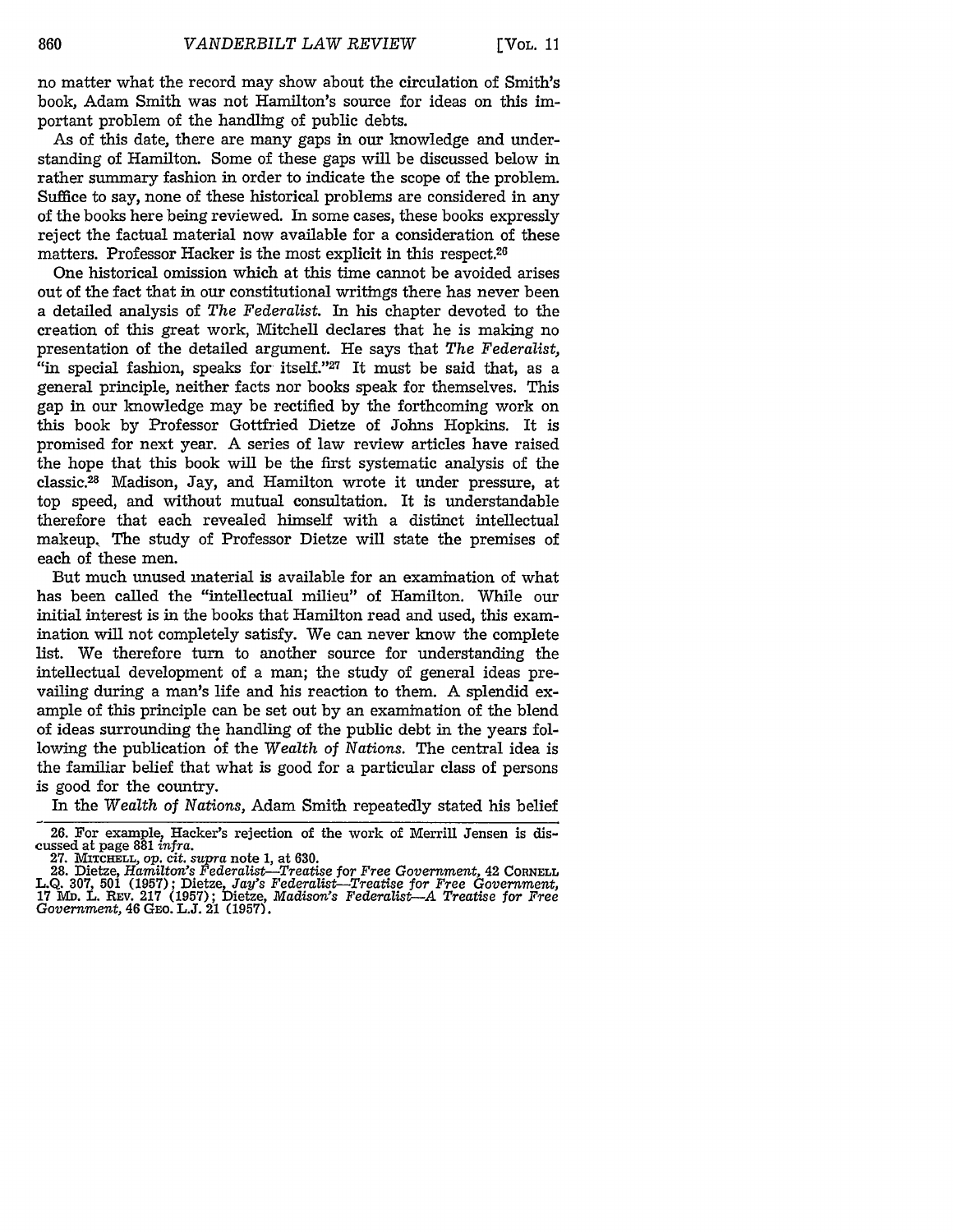in the general economic benefits arising out of the unfettered operation of man's self interest. An individual is the best judge of his own interest and by constantly working to promote these interests, an individual is "led by an invisible hand to promote an end which was no part of his intention."<sup>29</sup>

Whatever the origin of this doctrine, it is clear that when Smith wrote, this idea of the larger significance of self-love was already in the current of thought and had become a widely accepted principle. For instance, in January of 1777, Robert Morris was writing that no official encouragement or regulation of commerce was necessary. The enterprising spirit of American traders accounted for the prevalent prosperity because "their own interest and the publick good goes hand in hand."30 This principle of the economic beneficience of self-love Morris then applied to American finance.

Early in 1780, Alexander Hamilton sent an undated and unsigned letter to Robert Morris, then a member of Congress. This letter was a lengthy review of the depressed state of public affairs and the financial requirements for improving this situation. After this review, he stated:

The only plan that can preserve the currency, is one that will make it the *immediate* interest of the moneyed men to co-operate with Government in its support. This country is in the same predicament in which France was previous to the famous Mississippi scheme, projected by Mr. Law.... **Mr.** Law, who had much more penetration than integrity, readily perceived, that no plan could succeed which did not unite the interest and credit of rich individuals with those of the State; and upon this, he framed the idea of his project, which so far, agreed in principle with the Bank of England.31

Hamilton then proposed the establishment of a bank which with private money would fund the public debt.

In the spring of 1781, Robert Morris was nominated for the position of Superintendent of Finance. On April 30, Hamilton wrote him a long letter of congratulation. In this letter, he again reviewed the situation of the Government and repeated his proposals. The essential accomplishment must be to interest moneyed people by providing:

A plan which will give them the greatest security the nature of the case will admit for what they lend; and which will not only advance their own interest, and secure the independence of their country, but, in its progress,

<sup>29.</sup> SMITH, op. cit. supra note 19, at 423. This doctrine has a long history.<br>See Chalk, Natural Law and the Rise of Economic Individualism in England,<br>59 J. POL. ECON. 332 (1951). LASKI, THE RISE OF LIBERALISM; THE PHILOSO **OF A** BusINEss **CIVILIZATION** (1936).

<sup>30.</sup> VERSTEEG, ROBERT MORRIS, REVOLUTIONARY FINANCIER 38 (1954).<br>31. 1 WORKS OF HAMILTON 125 (Hamilton ed. 1851). See also Hamilton to<br>James Duane, Sept. 3, 1780 (id. at 164). "The interest of active men in a state is a foundation perpetual and infallible." Burke, *Causes of the Present Discontents,* **1** WORKs **OF BURKE 357 (1839).**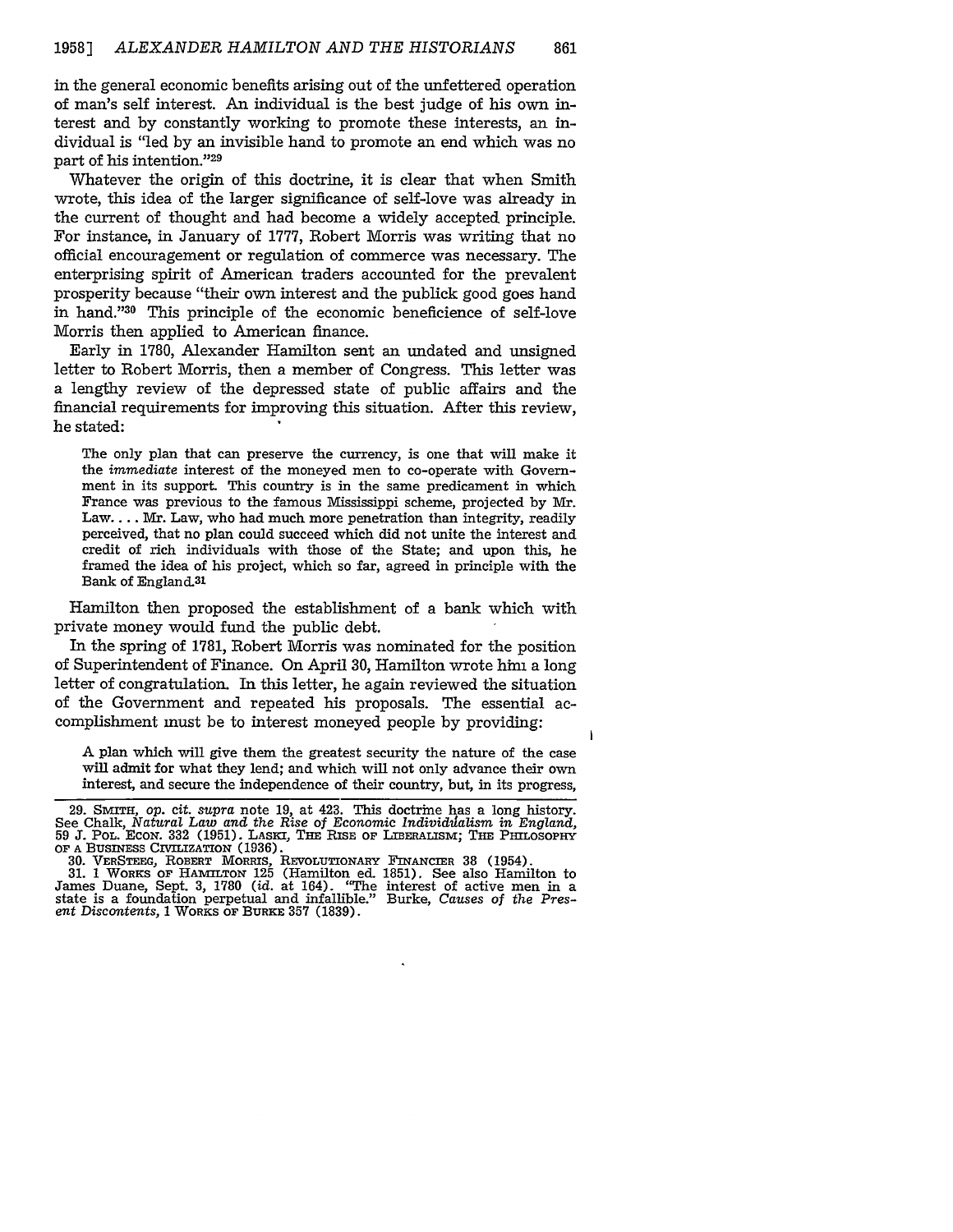have the most beneficial influence upon its future commerce, and be a source of national strength and wealth.32

Again, Hamilton had in mind the establishment of a National Bank. A bank would issue stock that could be paid for, at least in part, by public debt certificates. The moneyed classes would be the chief owners of these certificates. The Bank could float loans to both the Government and individuals. This organization of the public finances would presumably encourage the orderly retirement of the national debt. By thus making it profitable to handle the public funds, Hamilton thought it reasonable to say:

A national debt, if it is not excessive, will be to us a national blessing. It will be a powerful cement of our union.<sup>33</sup>

Morris thanked Hamilton for his letter,<sup>34</sup> with remarks that showed that the two were in complete understanding. Several months later, in July, Morris wrote to Benjamin Franklin, then in New York, that it was his intention to propose the establishment of a national bank which would become

a principal pillar of American credit, so as to obtain the money of individuals for the benefit of the Union, and thereby bind those individuals more strongly to the general cause by ties of private interest.

On the same day, Morris wrote to John Jay that the bank would serve

to unite the several states more closely together in one general money connexion, and indissolubly to attach many powerful individuals to the cause of our country by the strong principle of self-love and the immediate sense of private interest.35

Acting on these principles, Morris, in two reports to Congress on public credit36 proposed a national bank, the funding of the public debt, and even a limited assumption of the state debts. In April of 1782, he wrote that "a public debt, supported by public revenue, will prove the strongest cement to keep our confederacy together."37

His words were echoed by James Wilson of Pennsylvania who had participated in the founding of the Bank of North America in 1781. Elected to Congress in 1782, in January of 1783, during a speech on finances, Wilson remarked that:

A public debt, resting on general, funds would operate as a cement to the Confederacy.38

<sup>32.</sup> *Id.* at 236. **33.** *Id.* at 257.

<sup>34.</sup> *Id.* at 264. **35.** Both quotations are from VERSTEEG, op. *cit. supra* note **30,** at **67** (1954). **36.** Nov., 1781 and July 29, 1782.

**<sup>37.</sup>** VERSTEEG, op. cit. *supra* note 30, at 129.

<sup>38. 1</sup> PAPERS OF **JAMES MADIsoN** 284 (Gilpin ed. 1840). Two days later, Wil-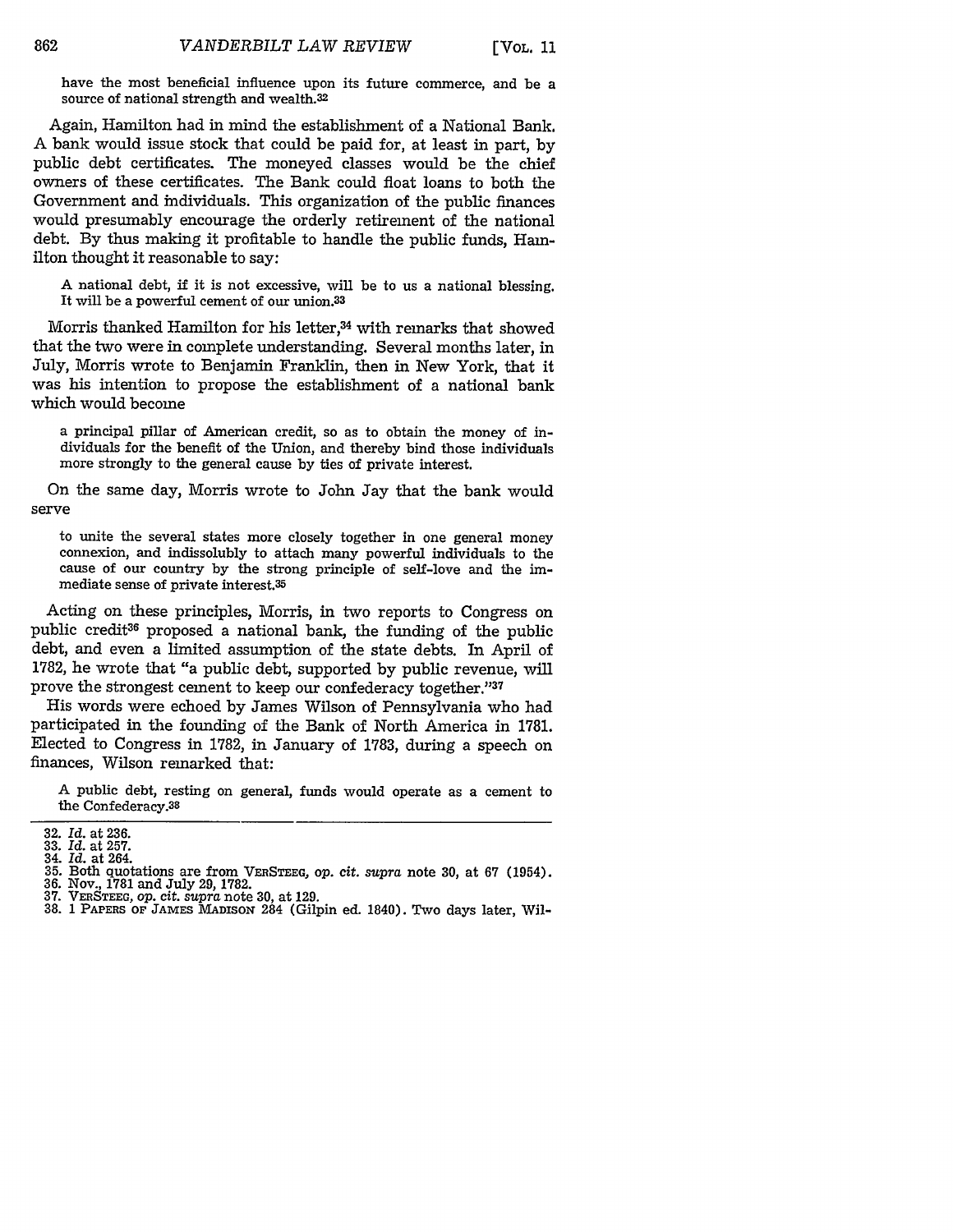Prior to this debate, in November of 1782, James Madison had supported a proposal that commissioners, appointed by Congress, should travel the country to settle government accounts. They should be empowered to buy up old money at fixed discounts and pay with new certificates. He said that such actions "would multiply the advocates for federal funds for discharging the public debts, and tend to cement the union."39

During this period Hamilton continued to stress the significance of enlisting the personal interests of the moneyed people in supporting the government. Madison reports that on February **23, 1183,** "Mr. Hamilton enlarged on the general utility of permanent funds to the federal interests of this country. '40

At this period in our history, only one voice has been found which was raised against the principle of funding the public debt. Madison reported the words of "Mr. Mercer" [John Mercer of Virginia] on February **18, 1783:**

He said that it had been alleged, that the large public debt, if funded under Congress, would be a cement of the Confederacy. He thought, on the contrary, it would hasten its dissolution; as the people would feel its weight in the most obnoxious of all forms, that of taxation.<sup>41</sup>

**And** on February 27th, Mr. Mercer was truly prophetic in his language when he said that the funding of debts tended

to establish and perpetuate a moneyed interest in the United States; that this moneyed interest would gain the ascendance of the landed interest; would resort to places of luxury and splendor, and, **by** their example and influence, become dangerous to our republican constitutions.<sup>42</sup>

But Mercer, of course, had no general influence. Hamilton continued to adhere to these views and we find them again in his reports to Congress. In his first report on the Public Credit in January of **1790** he said:

If all the public creditors receive their dues from one source **. . . their interest** will be the same. And, having the same **interests,** they will unite in the support of the fiscal arrangements of the Government **. .. .43**

In March of **1790,** Oliver Wolcott, then Hamilton's assistant in the Treasury Department wrote to his father as follows:

I can consider a funding system as important, in no other way than as an engine of government .... The influence of a clergy, nobility and

son again remarked that a funding of the common debt "would produce a salutary invigoration and cement to the union." *Id.* at **290. 39. Id.** at **209.**

<sup>40.</sup> *Id.* at **357.** 41. Id. at 340.

<sup>42.</sup> *Id.* at **365.**

<sup>43.</sup> ALEXANDER **HAMILTON'S** PAPERS **ON PUBLIC** CREDIT, COMMERCE, **AND** FI-**NANCE** 17 (McKee ed. 1957).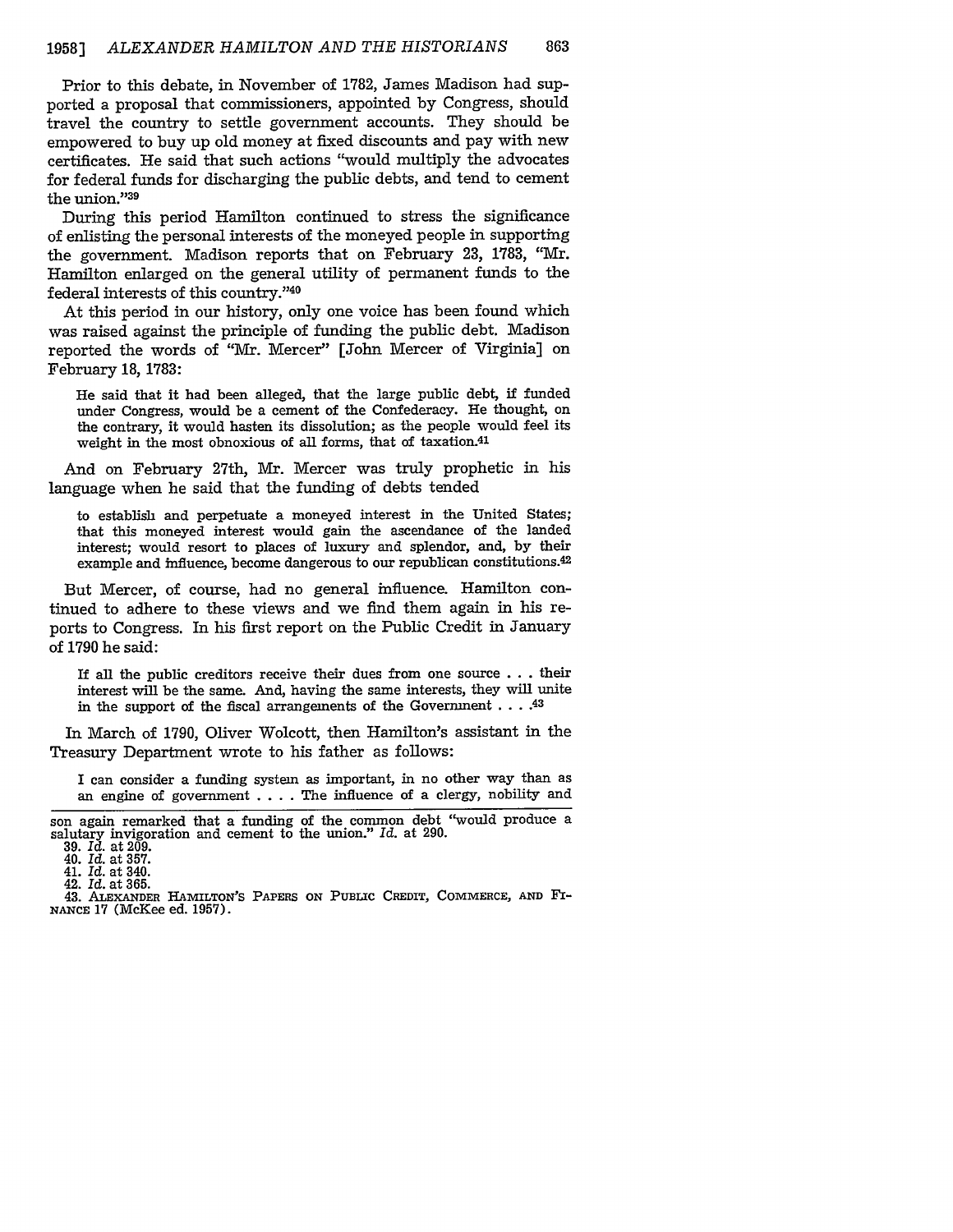armies, are and ought to be out of the question in this country; but unless some active principle of the human mind can be interested in support of the government, no civil establishments can be formed, which will not appear like useless and expensive establishments  $\dots$ .

For these reasons I think the State debts ought to be assumed, as without the assumption the political purposes which I have enumerated, cannot be attained. This will indeed increase the debt in the United States, to a degree which will be very inconvenient. The taxes necessary to pay the interest will be burdensome, and they will appear to be just, only to those who believe that the good attained is more important than the evil which is suffered.<sup>44</sup>

The principle of self-love having a public significance led to the use of the public debt to induce the moneyed class to support the new nation. Once established, the now funded debt and the new bank were to be used as the instruments by which the men so induced would exert their influence and maintain their power. The public debt was to be the bait. If swallowed, it would become the cement of the Union.

This line of reasoning had been generally recognized in England for well over 100 years. As was noted previously there is a striking parallel between Hamilton's financial plans and the history of the Bank of England. The London merchants were the original supporters of the Bank in 1694. By committing their resources to this Bank, they tied their fortunes to William and the Protestant succession. This connection between the moneyed men and public credit was so obvious that in an allegory in one of the papers in *The Spectator,* written in 1710, Joseph Addison described the enemies of Public Credit as Tyranny, Anarchy, Atheism, and the pretender, young James Stewart.<sup>45</sup> In one of Jonathan Swift's papers he described the Bank of England as a Protestant Bank.46

This previous discussion has demonstrated the existence of a general ethical principle believed in by many and its application to a very practical political and economic problem. One of the most interesting aspects of this example has been the appearance of identical wording in discussion about public debts. No biographer of Hamilton that I have seen has related this general principle nor its practical corollary to Hamilton's work as Secretary of the Treasury. The inference has been left by these biographers that Hamilton invented these financial solutions, that they prove his responsibility and high sense of duty, that these solutions were not only the only possible one but so good were they that they become once and for all the test of sound public finance. Nothing could be further from the truth. As will be shown later, there were other solutions to the financial

<sup>44.</sup> Abridged from the quotation in Charles, *Hamilton and Washington: The Origins* of *the American Party System,* 12 **Wm. &** MARY Q., 243, **1955.** 45. The Spectator (Phila.), 1832, I, 40-44.

<sup>46. 6</sup> WORKS OF SwIFT 298 (Scott ed.).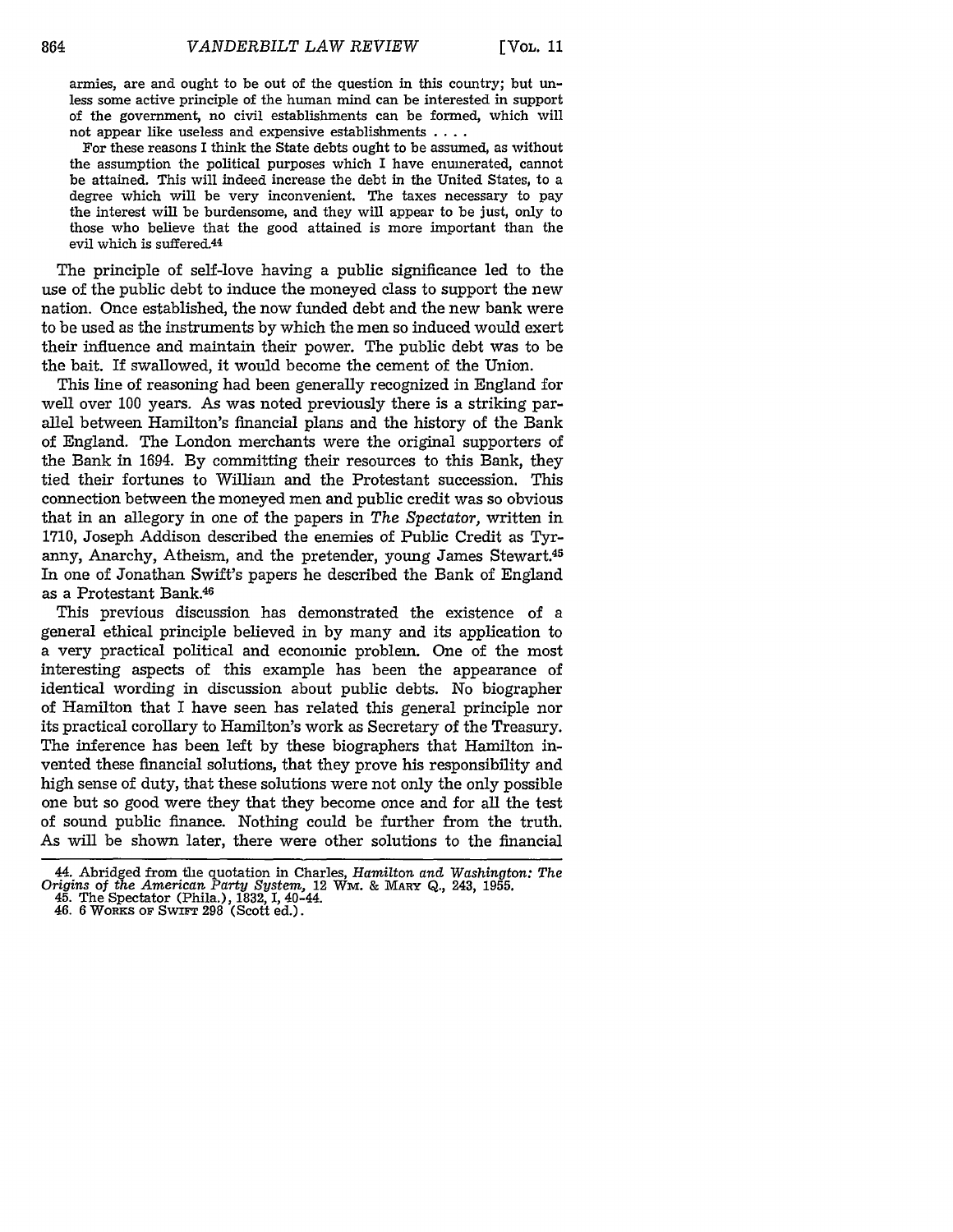problems of the new nation. Hamilton got his way only after a bitter struggle, within a few years after he had left office most of his financial program had been discarded, and finally, with the advent of Jefferson into the Presidency, the underlying theory of Hamilton was totally rejected.

The implications of Hamilton's program gradually came to be understood. For instance, some arrangement would have to be made to keep the interest of this class once it was obtained. If a funded debt was profitable, could the Government afford to pay it off? Hamilton never faced up to this question; Jefferson did, almost from the very beginning of his understanding of Hamilton's policies. And he began to understand rather quickly.

Jefferson would be most likely to oppose any moral principle founded on self-love. Just because an act was personally beneficial, it could not be inferred that it was therefore a just act. A moral sense was part of the natural constitution of man. $47$  And "virtue does not consist in the act we do, but in the end it is to effect."

With this attitude, it is understandable why Jefferson would look askance at a policy that resulted in the buying of the allegiance of a small propertied class. He believed such a policy was wrong for a number of reasons. First, it was not necessary to buy the support of any class of a society. Men supported a government naturally. They had nowhere else to go. Different interests were inevitable in any government and to support one to the exclusion of the other was wrong. Second, the wrong class of the new nation was being supported. The agrarian class constituted ninety percent of the population. The members of this class seem naturally favored towards a more moral and better life. If a government were to promote any class, the agricultural part of the community ought to be the one. But probably the most important reason of all was the actual result of Hamilton's policies, as Jefferson observed this result.

In August of 1791, Jefferson wrote that:

A spirit **...** of gambling in our public paper has seized on too many of our citizens, and we fear it will check our commerce, arts, manufactures, and agriculture, unless stopped.<sup>48</sup>

Some months before this Jefferson had come to the conclusion that Hamilton's financial system simply fostered gambling and immorality. As noted above, he thought it caused the withdrawal of money from useful pursuits into stock-jobbing. In order to perpetuate this ar-

<sup>47. 15</sup> id. at 76. See also BOORSTIN, THE LOST WORLD OF THOMAS JEFFERSON 140 (1948). "Any moral system which should attempt to ground morality on self-interest was foredoomed to failure, in Jefferson's eyes. Self-love is n

<sup>48. 8</sup> WRITINGS OF **JEFFERSON** 230 (Bergh ed. 1903-04).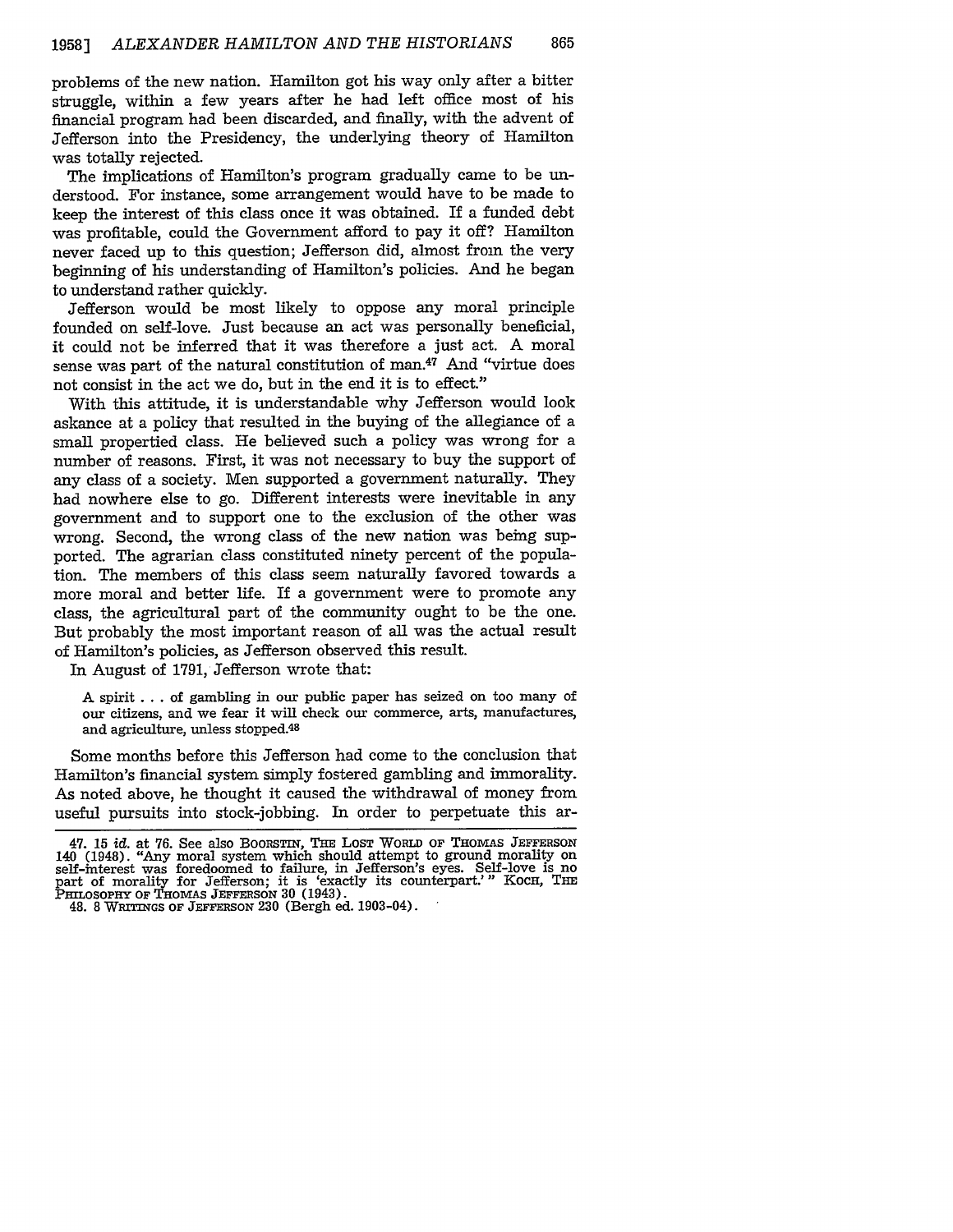[VOL. 11

rangement, it was necessary to corrupt the Congress and this had already taken place. In July of that year he told the President that

the two great complaints were that the national debt was unnecessarily increased, & that it had furnished the means of corrupting both branches of the legislature .... therefore it was a cause of just uneasiness when we saw a legislature legislating for their own interests in opposition to those of the people. He [Washington] said not a word on the corruption of the legislature, but . . . defended the assumption **....** 49

In October, Washington again discussed with Jefferson, his intention of leaving the Government. He urged Jefferson to compose his differences with Hamilton. He thought that Jefferson was exaggerating the anti-republican tendencies of Hamilton. Jefferson responded that the President was underestimating the effect of Hamilton's policies

[particularly] when we saw that these measures had established corruption in the legislature, where there was a squadron devoted to the nod of the treasury, doing whatever he had directed & ready to do what he should direct. That if the equilibrium of the three great bodies Legislative, Executive, & judiciary could be preserved, if the Legislature could be kept independent, I should never fear the result of such a government but that I could not but be uneasy when I saw the Executive had swallowed up the legislative branch.<sup>50</sup>

In another conversation with Washington, Jefferson made it clear that the people he spoke for did not believe that what Hamilton was doing was good for a very substantial part of the population.

I confirmed him in the fact of the great discontents to the South, that they were grounded on seeing that their judgmnts & interests were sacrificed to those of the Eastern states on every occn. & their belief that it was the effect of a corrupt squadron of voters in Congress at the command of the Treasury, & they see that if the votes of those members who had an interest distinct from & contrary to the general interest of their constts [constituents] had been withdrawn, as in decency & honesty they should have been, the laws would have been the reverse of what they are in all the great questions.51

Certainly Jefferson was making his meaning clear. He assured Washington that he did not publicly quarrel with Hamilton. But as for private conversation, that was different and he freely acknowledged his personal disapproval.<sup>52</sup> To support Hamilton without reservation in the face of these opinions, is likely to lead one to the view of Hamilton's partisans that Jefferson was a cunning, hypocritical intriguer. Professor Hacker doesn't go this far. He adopts the simple view that:

<sup>49. 1</sup> WRITINGS OF JEFFERSON 200 (Ford ed.).

**<sup>50. 1</sup>** *id.* at 204-05.

<sup>51. 1</sup> id. at 215-16.

<sup>52. 6</sup> *Id.* at 102. THE **WRITGS OF JEFFERsoN** VIII, 396-97 (Bergh ed. 1903-04).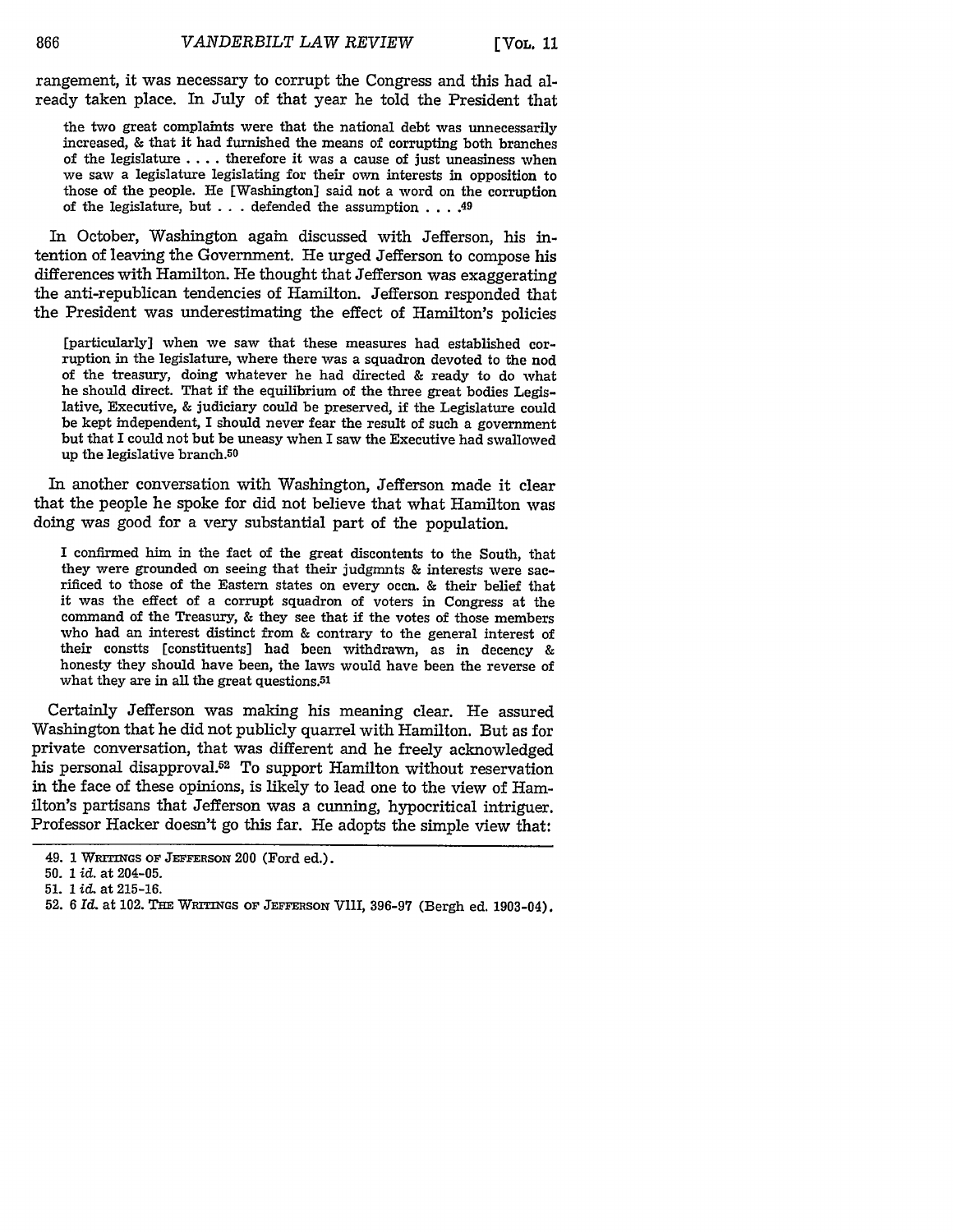Washington was forced to accept Hamilton's proposals because he had no alternative; for Jefferson knew how to oppose but he did not know how to act.<sup>53</sup>

This is an indefensible position. It is not only improbable; it isn't true. But it reflects one historical tradition about Hamilton and Jefferson. It is the partisan Hamilton story. The historian should know better. I am not sure that any of the books here being reviewed acknowledge that Jefferson and Madison were responsible men.

If Jefferson was simply opposing Hamilton without any reasonable proposals to substitute for those which he opposed, then he can be called irresponsible. But he had proposals, several of them. Madison also had ideas on what to do for the public credit. And a very large body of men came increasingly to oppose Hamilton's proposals for reasons both reasonable and honorable.

One famous proposal of Jefferson's was that the earth belongs to the living. $54$  The dead have no right to bind the living. From this it followed that no one generation should contract debts that could not be paid off in that generation. Madison broke the news gently. It was an unrealistic proposal.

In October of 1789, Hamilton had asked Madison to jot down any ideas he might have on the handling of the public debt. Madison had replied with a list of several types of taxes that might be levied.<sup>55</sup>

Jefferson reported on George Mason's proposals for settling our debt.<sup>56</sup> Mason would have levied a heavy impost which he would not have spent for one year. During that year he would have opened offices for registering public debt certificates by original owners. At the end of the year he would have used the national funds to (1) pay the civil list, (2) pay the interest on unalienated certificates, (3) pay some principal on unalienated certificates, and (4) use any surplus to buy up alienated certificates in the open market.

No comment is necessary on the realism of this particular plan, but it does contain the elements of the probable solution, had not Hamilton gotten his projects through Congress. One thing is clear-nobody in public life did not want to pay off the public debt. Everybody believed, as did Jefferson that:

There can never be a fear but that the paper which represents **the** public debt will be ever sacredly good. The public faith is bound for this, and **no** change of system will ever be permitted to touch this **.... 57**

<sup>53.</sup> **HACKEa,** op. cit. *supra* note 9, at 201.

<sup>54.</sup> The letter was written to Madison on Sept. 6, 1789. Instead of mailing<br>it, Jefferson handed it to Madison on January 9, 1790. Koch, JEFFERSON AND<br>MADISON, THE GREAT COLLABORATION 70 (1950). BOORSTIN, THE LOST WORLD **OF THomAs JEFFERSON** 204 (1948). **55. BRANT,** JAMES MADISON, **THE** FATHER **OF THE CONSTiTUTION,** 1787-1800 290

<sup>(1950).</sup>

<sup>56. 1</sup> WRITINGS OF JEFFERSON 202 (FORD ed.).

**<sup>57.</sup>** 8 WRITINGS **OF JEFFERSON 317 (Bergh ed.** 1903-04).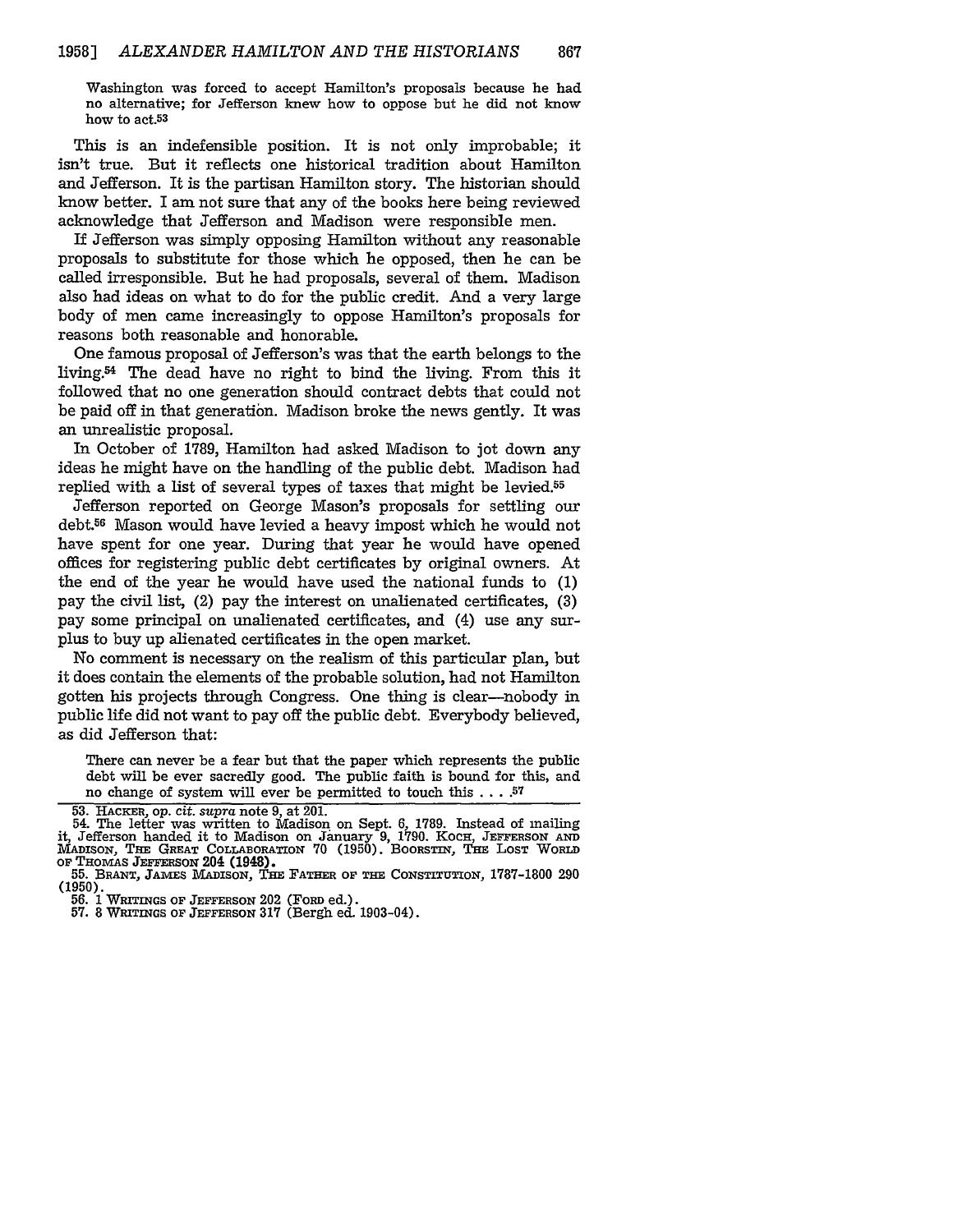Jefferson took the further view that his every word proved

that no man is more ardently intent to see the public debt soon and sacredly paid off than I am. This exactly marks the difference between Colonel Hamilton's views and mine, that I would wish the debt paid tomorrow; he wishes it never to be paid, but always to be a thing wherewith to corrupt and manage the Legislature.<sup>58</sup>

If Jefferson could believe this, then we must conclude that the conventional view of Hamilton and the public debt does not make sense. I agree with this conclusion. The reason is that this conventional view does not accord with the facts concerning the public debt. The facts cover a wider area than was considered **by** Hamilton in his Report on the Public Credit. The conventional view seldom goes beyond the matters discussed in the Report.

It will be recalled that early in **1790** Jefferson returned from France and took up his position as Secretary of State. He had, up to this time, never been particularly interested in problems of public finance. Jefferson's letters in the early months of the administratiqn simply report the progress of Hamilton's program through Congress.

For the first few months, Jefferson was busy with his own affairs. He merely reported to friends what was happening. There were three major issues: **(1)** the funding of the debt contracted **by** Congress, (2) the amount of payment to be made to holders of the debt whether they be original holders or subsequent purchasers for speculative purposes, and **(3)** the assumption **by** the national government of the debts contracted **by** the states during the war.

Nobody questioned that the debt should be paid and that provision should be made at once for its service and payment. Nobody doubted that the debt owned **by** foreigners should be paid exactly as loaned. There was however a dispute over discrimination among domestic holders. Hamilton wanted no discrimination at all.<sup>59</sup> Madison believed it possible to discriminate among the present owners of the debt who were presumably speculators who had bought for a pittance from the original owners.60 If they were the original owners they should be paid **by** the original terms. Hamilton said that such an arrangement was impossible. However Pennsylvania actually made such a discrimination. <sup>61</sup>

The biggest debate was over the assumption of the state debts. These amounted to about **\$25,000,000** out of a total debt of about

**<sup>58.</sup>** Jefferson to Washington, Sept. **9,** 1792, 8 **WITINGs OF JEFFERSON** 401 (Bergh ed. 1903-04).

**<sup>59.</sup> HAMILTON'S** PAPERS **ON** PUBLIC CREDIT, COMMERCE, *AND* **FINANCE** *10*

<sup>(</sup>McKee ed. 1957). 60. BRANT, JAMES **MADISON,** THE FATHER OF THE **CONSTITUTION,** 1787-1800 at **<sup>293</sup>**(1950). 61. Charles, supra note 44, at **231.** Jensen believes discrimination would have been practical. **JENSEN, THE** NEW NATION **390** n.41 (1950).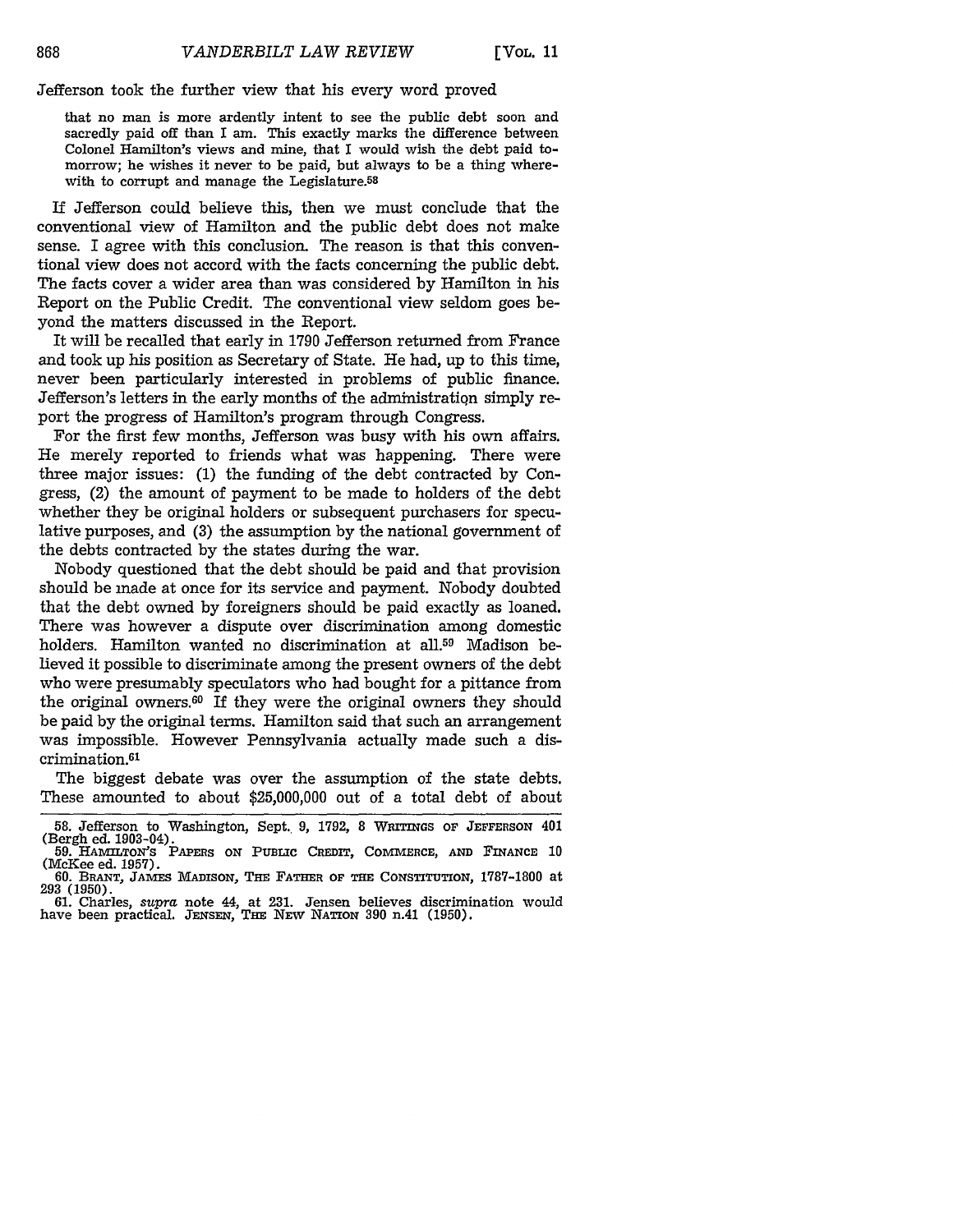\$75,000,000.62 But these state debts were not distributed uniformly throughout the states. However they may have been contracted, the evidences of these debts were now in the hands of the Eastern moneyed men. Further, the various states had not acted uniformly in the repayment of these debts. Some states had made no effort at all to provide payment; others, had made valiant and successful efforts to reduce their indebtedness.63 Now Hamilton was proposing a uniform taxation to provide for these assumed debts. This would be, in effect, a double taxation for those who had put their house in order.

So strong was the feeling about assumption that Jefferson and others feared that if some compromise was not arrived at, there would be no provision made at all for the public debt. Jefferson's letters reflect various suggested compromises. The government should assume from the states what they had already paid off.64 As early as June 20, he mentioned the suggestion that a central location for the capital would be a price for southern votes for assumption. Another proposal was to assume a fixed amount, alloting to each state a portion according to its population. Jefferson also alluded to the quite prevalent feeling that

the States could much more conveniently levy taxes themselves to pay off these  $[{\rm debts}].$ <sup>65</sup>

Sometime early in July of 1790, Jefferson gave his famous dinner attended by Hamilton, Madison and a few others. At this dinner the agreement was made to support complete assumption in return for the ultimate removal of the nation's capital to Georgetown on the Potomac River.<sup>66</sup>

This represented the complete success of Hamilton's plan. All the public debt was now to be paid by one source. Moneyed men should now look to and support the one national government. The point I wish to stress is that Hamilton's biographers do not make clear that Hamilton's financial policies were essential only because of his belief in the necessity of pecuniarily binding the moneyed class to the government. If Hamilton had not insisted that the moneyed class be bound by profit to the national government, there were several alternative and just solutions for handling the national debt.

One of the most interesting items of untapped historical material is Hamilton's major speech in the constitutional convention in Phila-  $\cdot$ 

64. 8 WRITINGs OF JEFFERSON, **36** (Bergh ed. 1903-04) (June 13, 1790). 65. 8 id. at 47-48.

66. 1 WRITINGS OF **JEFFERSON** 162-64 (Ford ed.). Jefferson in later years regretted his part in this arrangement.

<sup>62.</sup> HAMILTON'S PAPERS ON PUBLIC CREDIT, COMMERCE, AND FINANCE 24 (McKee ed. 1957).

<sup>63.</sup> For the various state efforts and the many considerations that were ignored by Hamilton, see JENSEN, THE NEW NATION 382 (1950). Also Charles, *supra* note 44, at 229.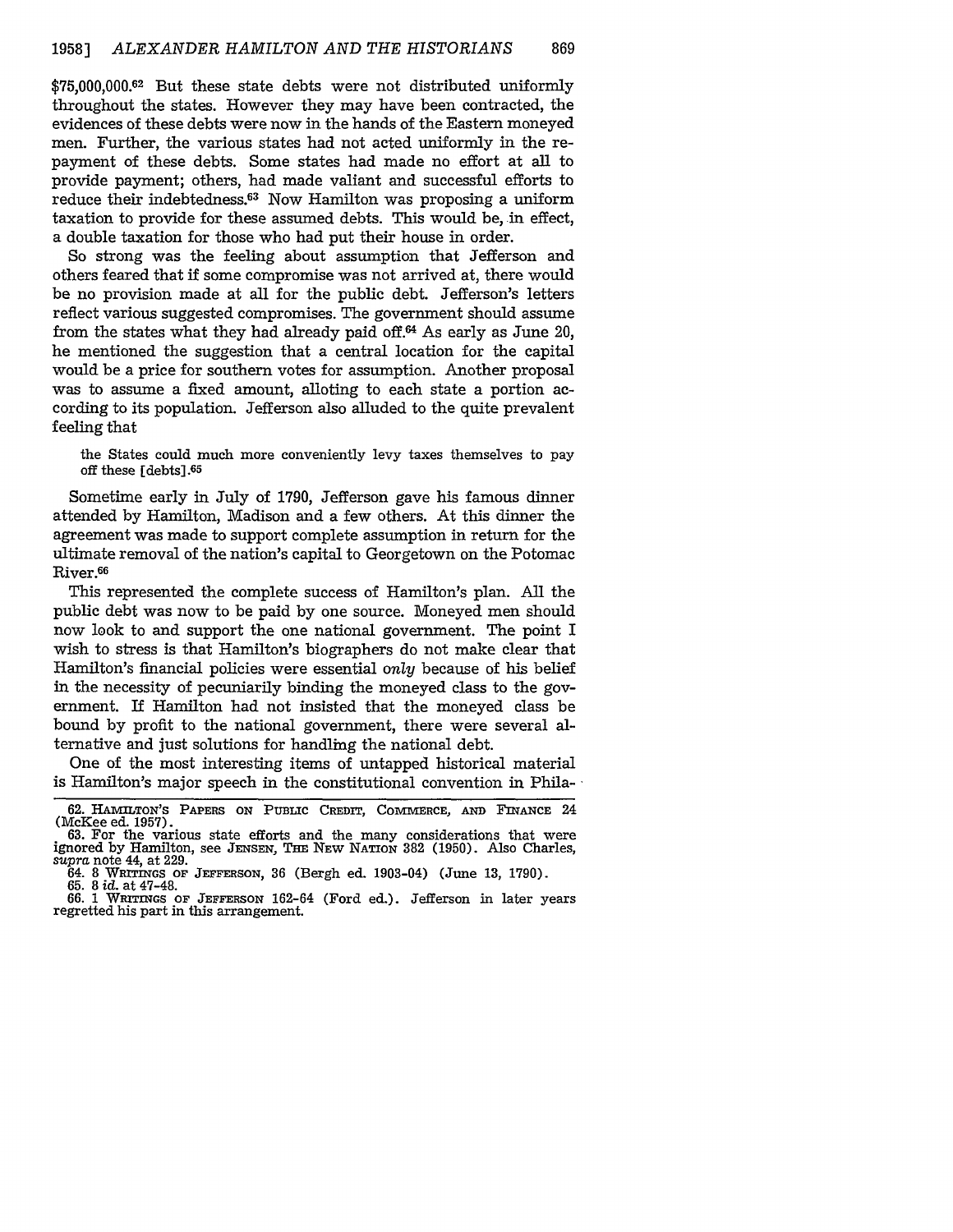delphia on June 18, 1787. On that day he arose to make his one big effort to influence the delegates. He expressed reasons for his previous modesty and then launched into a statement of his principles of government. Following that, he suggested a framework of government to fit these principles. The speech was "one of the most brilliant and ineffective speeches of the convention."<sup>67</sup> As Dr. Johnson of Connecticut said: "The Gentleman from N. York is praised by all, but supported by no Gentleman."<sup>68</sup>

This speech<sup>69</sup> embodied (1) a statement of Hamilton's political philosophy, (2) his understanding of the workings of the British Government, and (3) an apparently complete misunderstanding on the part of Hamilton of the temper of the delegates at this convention.

A discussion of Hamilton's political principles is not within the scope of this review. That subject is still an open one for historical study. The writings thus far cancel out each other. Nor shall I consider why Hamilton chose to advocate the abolition of the state governments. This review is necessarily limited to a discussion of the historical problems arising out of Hamilton's statements concerning the British Constitution. This speech, so far as I have discovered, has never been subjected to any critical study by any biographer of Hamilton. Both Hamilton and Professor Hacker deny that Hamilton ever desired a monarchy in America.70 None of Hamilton's contemporaries ever doubted that the British Constitution represented Hamilton's ideal and that he tried to practice the principles he believed this ideal represented.

Hamilton adhered to a particular version of the British Constitution. His conception of the structure of the British Government was erroneous in theory and in fact. But this particular belief fitted in well with his more general views of how to build the new nation, This means that he had a great many colleagues who thought as he did. And, as might be expected, Jefferson thought that Hamilton's views on the British Government proved that "Hamilton was not only a monarchist, but for a monarchy bottomed on corruption."<sup>71</sup> So once again we come up against the fact that our recorded history is in truth a selection from among opposing and partisan positions. This particular story is an interesting one.

In casting about for an appropriate form of government for this

<sup>67.</sup> **BRANT,** op. cit. supra note 60, at **72.**

**<sup>68.</sup>** *Documents Illustrative of the Formation* of *the Union of the American States,* 1927 H.R. Doc. No. **398,** 69th Cong., 1st Sess. **862** (1929). 69. This was the best reported speech of the Convention. We have three

accounts of it. Madison says that Hamilton read and approved of Madison's statement of it. Id. at 225 n.61. But see doubts on this in CROSSKEY, **POLITICS AND THE CONSTITUTION IN THE HISTORY** OF **THE UNITED STATES** 1255 n.2 (1953). 70. **HAcKER,** *op. cit. supra* note 9, at 113.

<sup>71. 1</sup> WRITINGS OF **JEFFERSON** 165 (Ford ed.).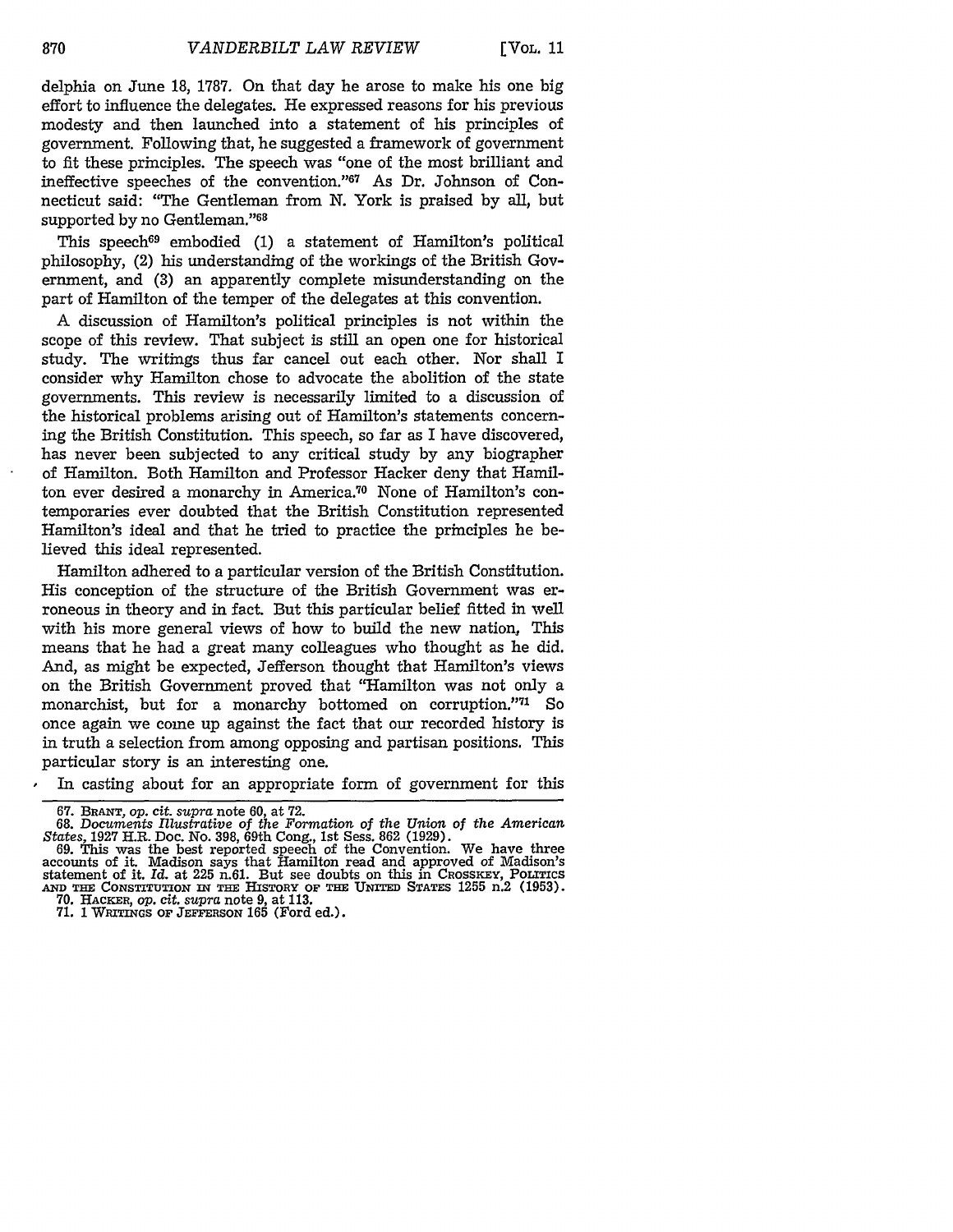new nation, Hamilton stated that he had no scruple in advocating the British Government as the best in the world. This type of government had just what the experience of the Confederation showed was needed. The British Government united public strength with individual security.

Every community had its sharp class divisions. There were always the few and the many, the rich and well-born and the masses. Each of these classes need both protection and freedom. The proper adjustment of a balance between these classes is the basis of the excellence of the British plan. The House of Lords represents the property owners and forms a barrier to pernicious innovation by either Crown or Commons. The English model was the only example of a good executive. The hereditary character of the King and the size of his personal income put him above the possibility and temptation of being corrupted from abroad or at home. $72$ 

There is a beguiling simplicity to Hamilton's statement. It was customary through the eighteenth century to extoll the virtues of the British Constitution. It was the fashion in the pre-Revolutionary colonies to write of the joys of being a true-born Englishman under a Whig Constitution. As a modern historian writes:

the Colonists sang continually these major themes of Whiggery: the English Constitution ('the best model of Government that can be framed by Mortals'); English rights... ; balanced government; jury trial **.... 73**

This pride and patriotism was all to the good except that it rested on a doubtful base. These Englishmen did not understand what had happened to their constitution since 1689 or at least it may be said that another version of the history of this period has prevailed.

The Glorious Revolution of 1689 had brought peace and unity to England. By it, the Whigs were bound to the Protestant Succession. The Tories were cut off from power by the failure of the Jacobite rebellions of 1715 and 1745.

When Queen Anne died without issue in 1714, the succession reverted to an older branch of the Stuarts and the Hanoverians came to the throne. It will be recalled that George I was unable to speak English. This led to the actual administration of the Kingdom going into the hands of his English advisors. These advisors were all Whigs and as the ruling oligarchy, they held firmly together for over fifty years. The greatest of these advisors was Robert Walpole who acted as the first true prime minister from 1720 to 1742. The effect of this Whig supremacy was to transfer actual power from the crown to the cabinet. By 1760 the concept of cabinet responsibility was discernible.

**<sup>72.</sup>** The fullest text is Madison's. See H.R. Doc. No. 398, 69th Cong., 1st Sess. 220-22 (1929). **73.** RossiTER, SEEDTIME OF **THE REPUBLIc** 142-43 **(1953).**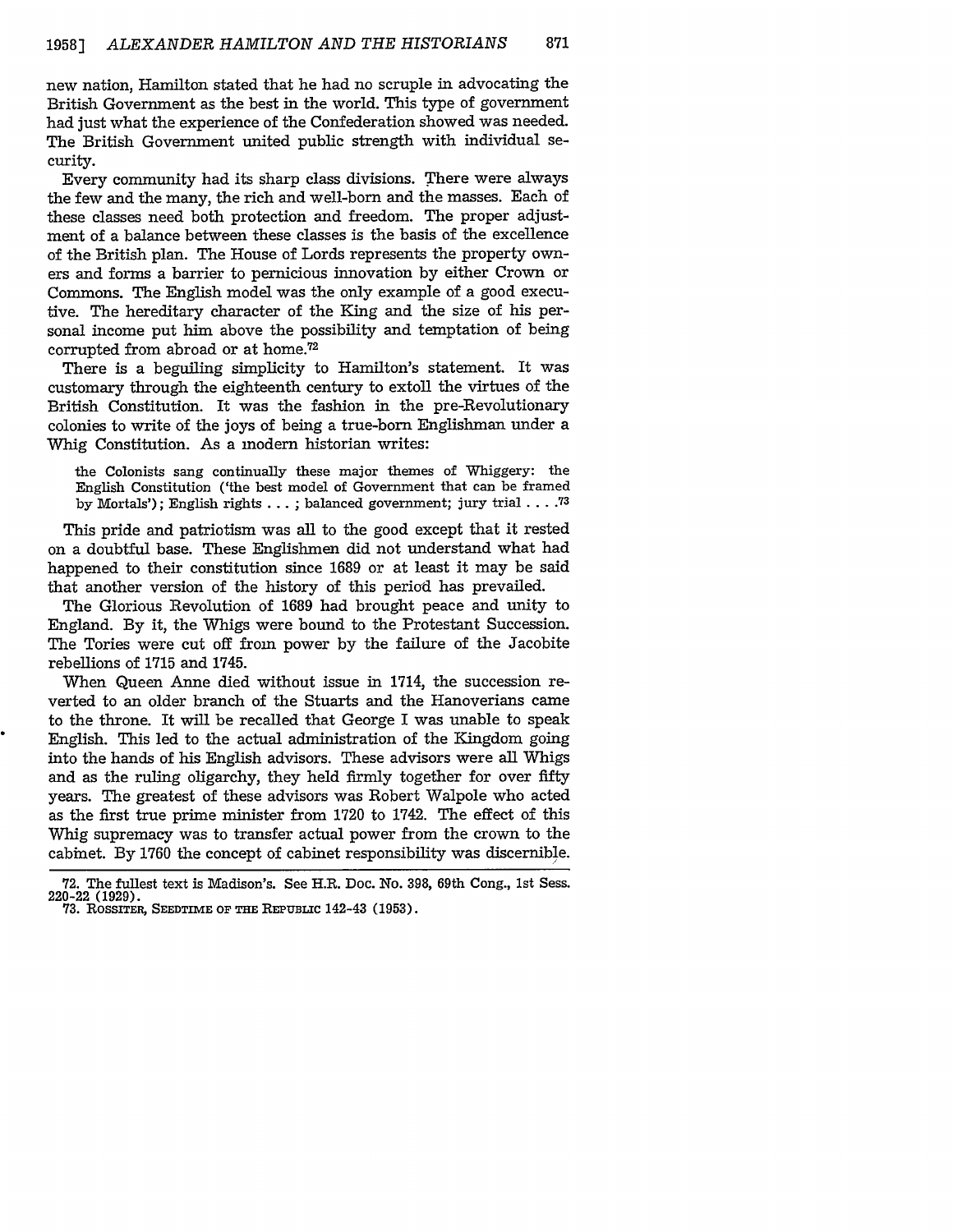The theory was being voiced that the cabinet should have its decisions accepted and implemented by the Commons or it should resign. The practice of manipulating and buying elections to insure party control was also in practice.

By 1760 this new constitutional development was proceeding into its modern form. In that fatal year, George III came to the throne. This young man had been prepared for his Kingship. He brought to it a set of principles-but they were a peculiar set. He was to be the Patriot King. The kingship was a trust that he held for all the people. He became personally responsible for a good government. To accomplish this end he must surround himself with the best available men regardless of party. Party was a political evil. The Patriot King must avoid association with all political faction.74

The personal government of George III, the "system of George III," was a complete failure. It can be demonstrated that in the twenty-five years after 1760, there was, contrary to Hamilton, neither public strength nor individual liberty. In 1759, English victories were celebrated in every corner of the globe-Canada, Africa, India, the West Indies. Twenty-five years later the greatest prize of all, the American colonies, was lost.

In domestic affairs, the period had been one of never ending turmoil. One thread of the trouble began in 1763 with the arrest of John Wilkes for seditious libel.75 As punishment, the King used his influence to deprive Wilkes of his Parliamentary seat. As often as his constituents returned him, his election was voided. By 1770, writers were recognizing the constitutional changes involved in the personal government of the King.

In Letter 39, dated May 28, 1770, Junius stated:

In other times, the interest of the King and people of England was, as it ought to be, entirely the same. A new system has not only been adopted in fact, but professed upon principle. Ministers are no longer the public servants of the state, but the private domestics of the Sovereign. One particular class of men are permitted to call themselves the King's friends, as if the body of the people were the King's enemies.<sup>76</sup>

The "King's friends" prompted Edmund Burke in 1770 to write one of his greatest works, *The Causes of the Present Discontents.* The object of this work was to determine the cause of the increasing power of the crown under the name of influence. This had been achieved by separating the King from his ministers and by giving him advisors who

<sup>74.</sup> These ideas had their most notable expression in BOLINGBROKE, THE PATRIOT KING (1831). 2 WORKS OF BOLINGBROKE 376 (1841). Edmund Burke in 1790 queried: "Who now reads Bolingbroke? Who ever read him through?" PATRIOT KING (1831). 2 WORKS OF BOLINGBROKE 376 (1841). Edmund Burke<br>in 1790 queried: "Who now reads Bolingbroke? Who ever read him through?"<br>REFLECTIONS ON THE REVOLUTION IN FRANCE 130 (Gateway ed. 1955).<br>75. Case of John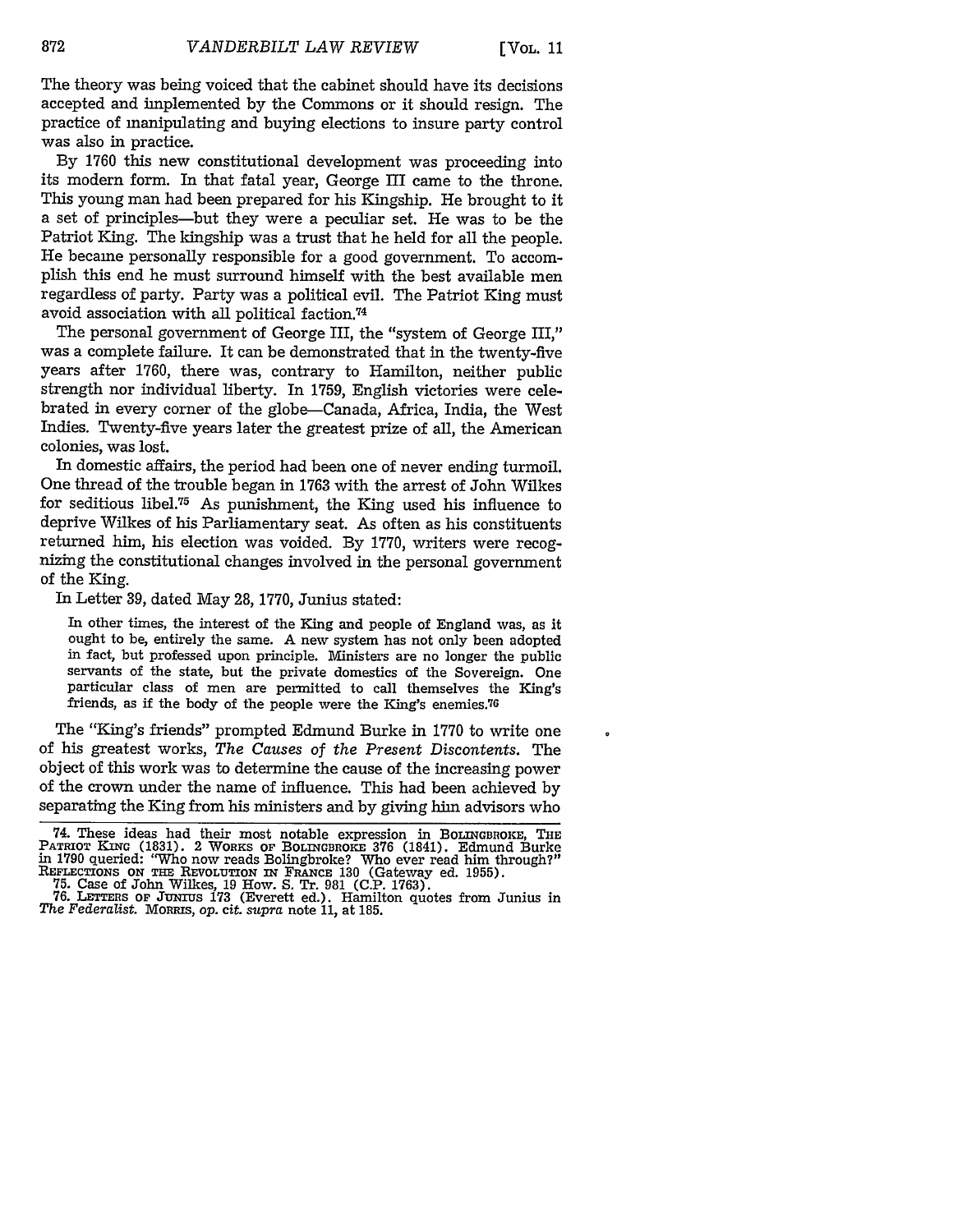had no cabinet responsibility.

Burke had seen a course of British constitutional development at complete variance with that reported by Hamilton.<sup>77</sup> The British polity could not be dependent upon the intrigues of a court. It must be based upon principle. In political life, party represents principle.

Party is a body of men united, for promoting by their joint endeavors the national interest, upon some particular principle in which they are all agreed.?8

Today we regard Burke's pamphlet on the *Causes of the Present Discontents* as a most important document. Unfortunately, we can say, as Burke did: "Who read it?" Hamilton knew of Burke's speeches on American questions.79 Burke had been the agent of the New York colony to the court of Great Britain from 1771-1775.80 Thomas Jefferson was aware of Burke's *Reflections on the Revolution in France.81* But there is nothing in between. No one mentioned Burke at the constitutional convention.<sup>28</sup>

These theoretical writings should have made some mark on the colonists. I have never seen any reference to any of them. But I do not think that Americans were also ignorant of the actual happenings in England.

In addition to the Wilkes affair and the scandals of the Middlesex elections, there were various incidents in and out of Parliament that reflected a deep dissatisfaction with the British Constitution in its own home.

Edmund Burke throughout the early 1780s was attempting to secure legislation that would limit and regulate the civil list—the appropriation for the Royal household. Burke's ultimate success has been described as

probably the most important single act of reform achieved in England in the eighteenth century. <sup>3</sup>

**77.** D. W. Brogan, the English analyst has written of the young Hamilton and "his admiration for the English constitution, which he adored with an uncritical fervour that would have astounded Burke." BROGAN, POLITICS **IN AMERICA** 23 (1954). This is not an entirely settled point. See, e.g., Beer, *The Representation of Interests* in *British Government: Historical Background,* <sup>51</sup> Am. POL. **SC.** REV. 613 (1957). **78.** 1 WORKS OF **BURKE** 425 (1839). The nature of George III's personal

government is given in detail in NAMIER, ENGLAND IN THE **AGE OF THE AMERICAN** REVOLUTION (1930). Namier denies the factual basis of Burke's argument. See also Holdsworth, *The Conventions* of *the Eighteenth Century Constitution,* <sup>17</sup>

IOWA L. REV. 161 (1932).<br>79. 2 WORKS OF HAMILTON 93 (Hamilton ed. 1851).<br>80. HOFFMAN, EDMUND BURKE, NEW YORK AGENT, WITH HIS LETTERS TO THE<br>NEW YORK ASSEMBLY AND INTIMATE CORRESPONDENCE WITH CHARLES O'HARA, 1771-76 (1956). 81. **COPELAND,** OUR EMINENT **FRIEND, EDMUND** BURKE 146-82 (1949). 82. Also noted in Pargellis, *The* Theory *of Balanced Government,* in **THE**

CONSTITUTION RECONSIDERED **37,** 49 (Read ed. 1938). 83. **COPELAND, OUR EMINENT** FRIEND, EDMUND BURKE 164 (1949). See Kerr, Economical *Reform, 1779-1787,* 50 **L.Q.** REV. **368** (1934).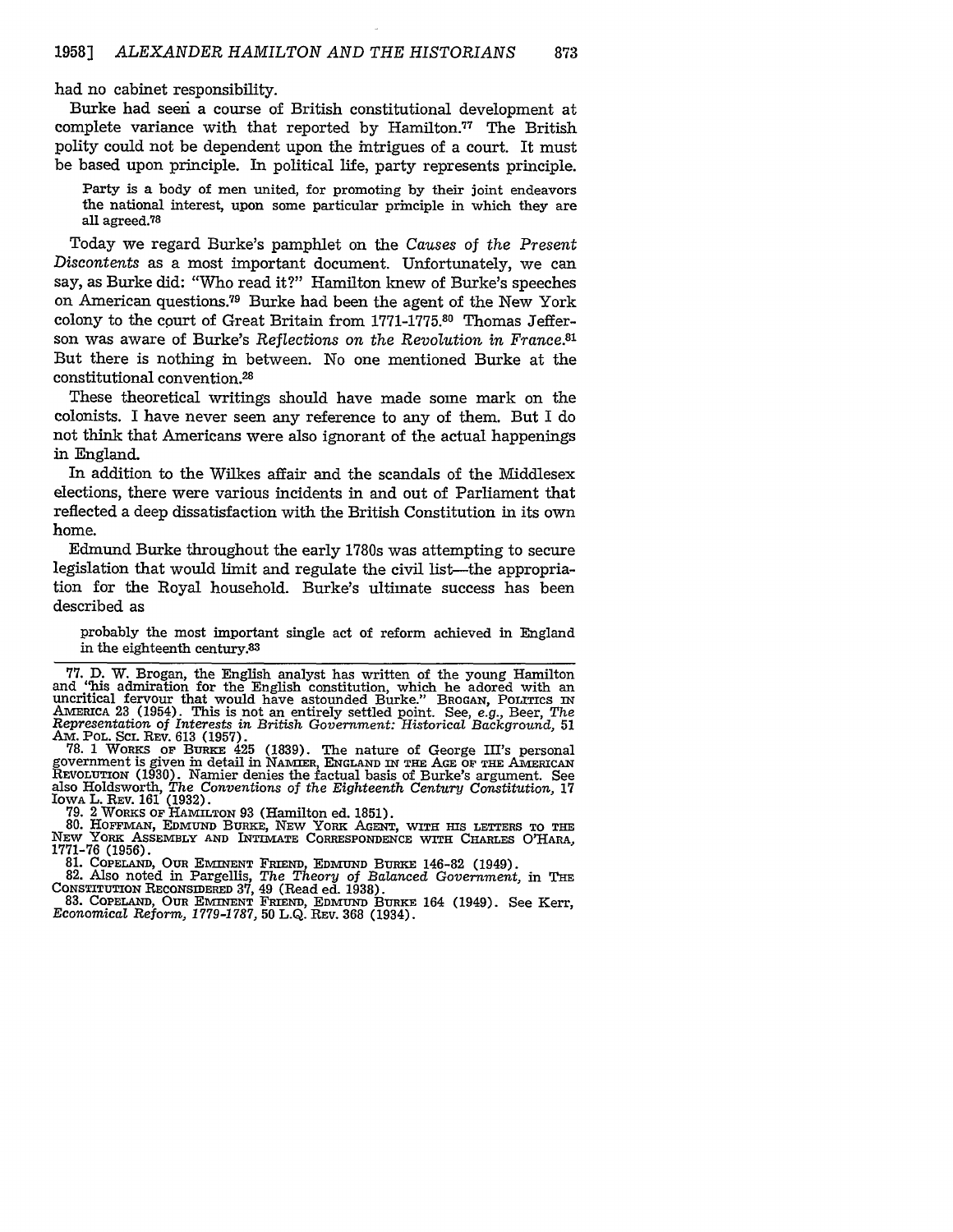Thoroughgoing Parliamentary reform, that is, a wider base for the electorate, was decades away. One may be assured that Hamilton would have been opposed to such reforms. Jefferson relates a conversation about the British Constitution in which Hamilton asserted that if the British government were to be purged of its corruption and its popular branch [Commons] were to be given equality of representation, "it would become an *impracticable* government."<sup>8</sup>

But there was a rumbling among the disenfranchised masses that made itself felt within Parliament. For instance in June of 1779, a mild bill for the relief of Catholics touched off the Gordon Riots that raged through London for a week.

In the provinces, the extra-parliamentary device of the petition was developed. An early objective was to protest the waste of funds. Starting with such a relatively harmless aim, local meetings and petitions were responsible for the astounding result of the Dunning Resolution.

On April 6, 1780, John Dunning introduced into the Commons a resolution which read as follows:

That it is the opinion of this committee that the influence of the Crown has increased, is increasing, and ought to be diminished.<sup>85</sup>

The resolution carried, 233 to 215. The authority on this period, Professor Butterfield of Cambridge University, concludes that:

No matter what interpretation we may adopt . . . it is difficult to see how Dunning's motion could have carried **if** many honest supporters of George III had not had genuine misgivings concerning his increasing influence.86

Surely this resolution and the events that brought it on were known to some of the members of the Convention. But, again, I have seen no reference to it.

I am inclined to regard as unmined historical material the differences in the understanding about the British Constitution that was exhibited by the delegates to the constitutional convenion. $87$  Suffice it to say that these differences in understanding were used for very practical purposes.

The significance of this knowledge can now be recognized when we find Jefferson stating the intention of the opposition to Hamilton's policies. It was

<sup>84. 1</sup> WRTINGS **OF JEFFERSON** 166 (Ford ed.). **85.** BUTTERFED, **GEORGE** III, **LORD NORTH AND THE PEOPLE, 1779-80 at 315** (1949).

**<sup>86.</sup>** *Id.* at **322-23.**

**<sup>87.</sup>** Subsequent commentators tend to underrate **the** knowledge exhibited. They blame this on Blackstone from whom our early statesmen drew their learning. For instance, see FIsKE, THE **CRITICAL PERIOD OF AMERICAN** HISTORY, 1783-1789, 289 (1898).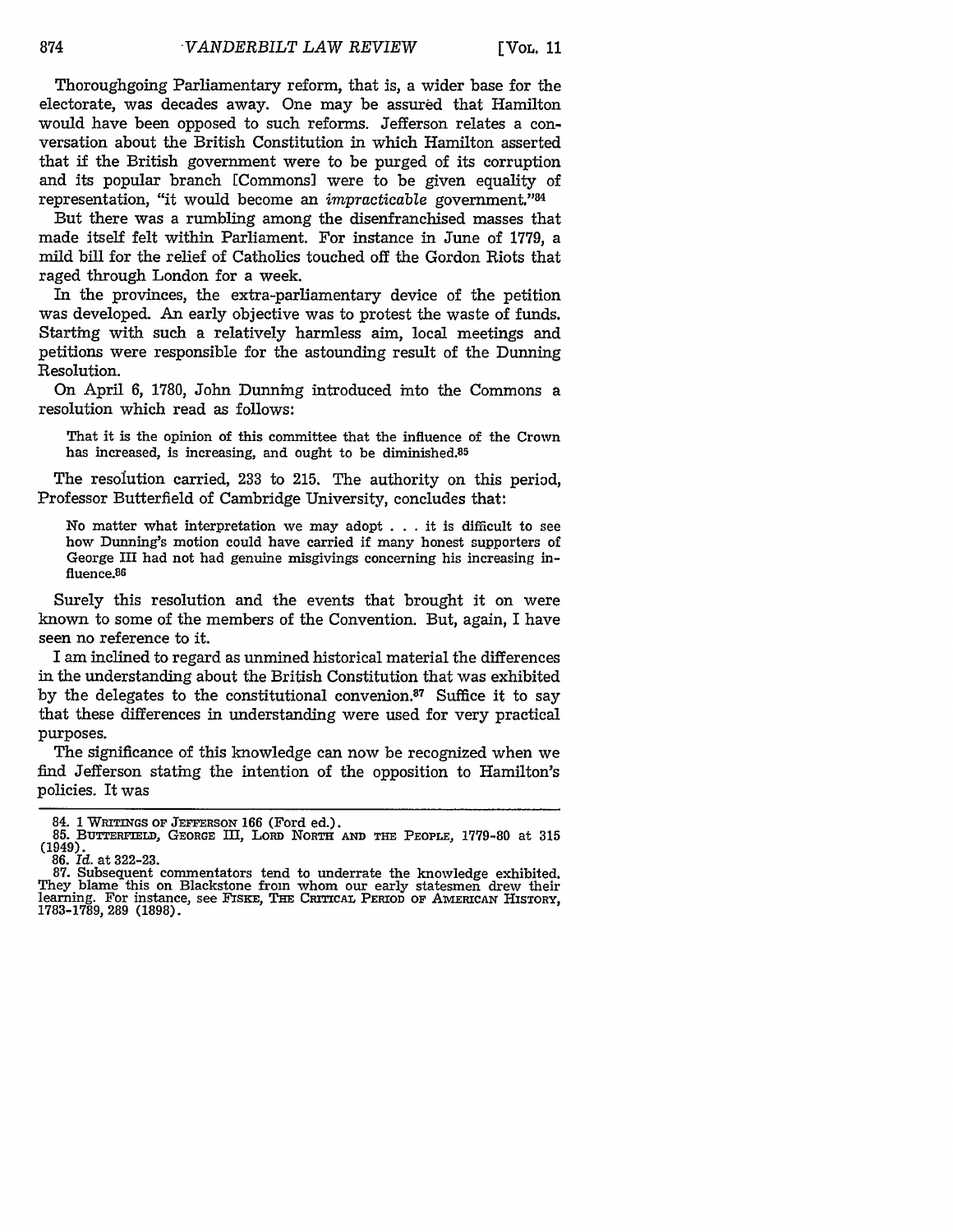to preserve the legislature pure and independent of the Executive, to restrain the administration to republican forms and principles, and not permit the constitution to be construed into a monarchy, and to be warped in practice into all the principles and pollutions of their favorite English model.88

A final example will now be given of the type of historical situation that biographers of Hamilton have not subjected to critical analysis. Once again, the views of Jefferson will be set forth to show a very pointed difference of view which has not been reflected, acknowledged, or recognized in the subsequent writings on Hamilton.

Broadus Mitchell has undertaken to let the facts fall where they may in his biography. As an example of letting the facts fall is Mitchell's assertion that the association of Hamilton and Washington "is one of the delights in setting forth Hamilton's history."89 In this first volume of Mitchell's biography, the major example of this "delight" is the shabby conduct of Hamilton in resigning from his post as Washington's aide in February of 1781. Professor Mitchell places the blame, if any, on Hamilton.90 He did not show the forbearance required of his position. Hamilton felt called upon to record his position in a long letter to his father-in-law, General Schuyler.<sup>91</sup> This letter revealed the fact that for three years Hamilton had felt no affection for his superior. Washington went far beyond his duty to seek a reconciliation with this 26-year old colonel. But Hamilton was adamant. Time and Washington's charity healed this breach.

The important historical problem is the nature of the relationship of these two great men in the years 1789-95. Mitchell, of course, has not yet had his say on these years but his preliminary conclusion is that the relation is a delight to consider. There is some dissent from this view based on evidence not usually mentioned by Hamilton partisans. Dumas Malone speaks of "the aging Washington, who was more a prisoner of the Federalists than most historians are willing to admit."92 John DosPassos accepts this view<sup>93</sup> and refers to the extensive evidence recorded by Jefferson of Washington's "early senility." If one person can speak of the delightful relationship between Washington and Hamilton and another can refer to a senile Washington as Hamilton's captive, then the historian should at least acknowledge the existence of irreconcilable points of view.

Jefferson always maintained that Washington never understood

- **92.** N.Y. Times, Book Review, Feb. **10, 1957, p.** 4.
- **93.** DosPAssos, **THE MEN WHO MADE THE** NATION **273 (1957).**

<sup>88. 1</sup> WRITINGS OF JEFFERSON 165 (Ford ed.).

<sup>89.</sup> **MiTcHELL,** op. **cit.** *supra* note 1, at X.

<sup>90.</sup> *Id.* at **230-31. SCHACHNER,** op. *cit. supra* note 10, at 128, regards the break as a result of months of deliberation on Hamilton's part.

<sup>91. 1</sup> WoRKs **OF HAMILTON** 211 (Hamilton ed. 1851).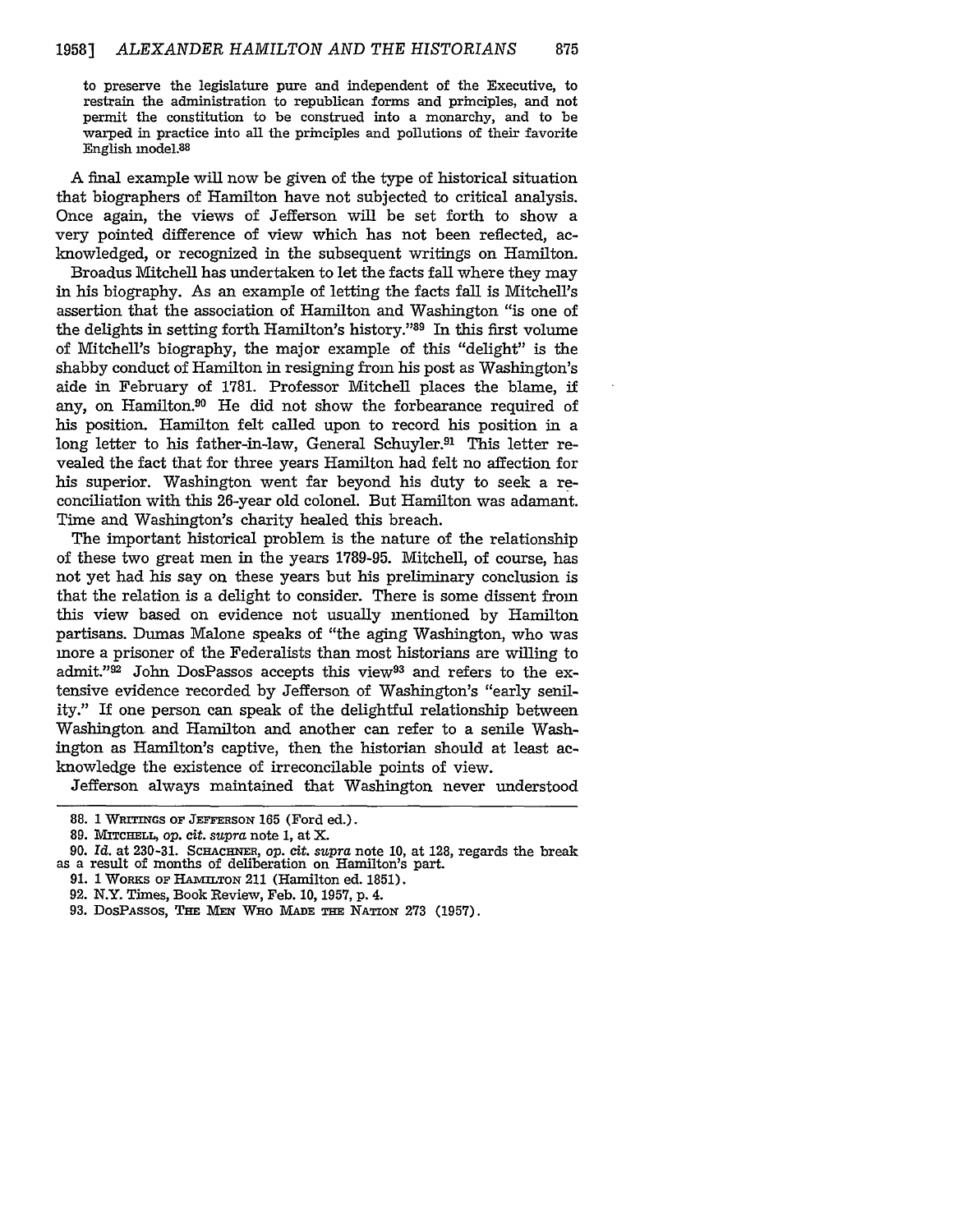what Hamilton was doing. He states that after he left the cabinet in January of 1794

the federalists got unchecked hold of Genl. Washington. His memory was already sensibly impaired by age, the firm tone of mind for which he had been remarkable, was beginning to relax, it's energy was abated; a listlessness of labor, a desire for tranquillity had crept on him, and a willingness to let others act and even think for  $lim.94$ 

In a record of a prolonged conversation with Washington on February 29, 1792, Jefferson states that the President told him

that he really felt himself growing old, his bodily health less firm, his memory, always bad, becoming worse, and perhaps the other faculties of his mind showing a decay to others of which he was insensible himself, that this apprehension particularly oppressed him, that he found moreover his activity lessened, business therefore more irksome, and tranquility & retirement become an irresistible passion.<sup>95</sup>

In July of 1793, Genet, the French Minister to this country wrote back to France that Jefferson had told him that:

Senator Morris and the Secretary of the Treasury Hamilton . . . exerted the greatest influence on the mind of the President, and it was only with the greatest difficulty that he counteracted their efforts.96

**A** more recent student of this period ascribes Hamilton's influence from 1789 to 1801 "primarily because of his standing with Washington."97 This writer's research into the origin of the party system in this country reveals it at the point when Jefferson has withdrawn from the cabinet and the interests that Jefferson represented no longer had a voice in court. Washington found political faction repellent and thought that the country could do without such devices. This attitude draws the conclusion from Joseph Charles that Washington

is to be blamed, not for allying himself with a party, but for not knowing that he had done so, and for denouncing those opposed to his party as opposed to the government.<sup>98</sup>

Hamilton's death in 1804 was not, in an historical sense, untimely. By this time, his political support was virtually gone. The Adams agrarians had gone over to Jefferson<sup>99</sup> and the base of the Federalist party had begun to narrow to the point that led to its extinction in 1816.

<sup>94.</sup> **1** WRTn NGs **OF JEFFERSON** 168 (Ford ed.). 95. 1 id. at **175.** A similar conversation took place on July 10, 1792, 1 id. at 198, Oct. **1, 1** *id.* at 202, and Feb. 7, 1793, 1 *id.* at 214.

<sup>96. 1</sup> id. at 246. 97. Charles, *supra* note 44, at **251.**

<sup>98.</sup> *Id.* at 258.

<sup>99.</sup> DAUER, **THE** ADAMS FEDERALISTS **263 (1953).**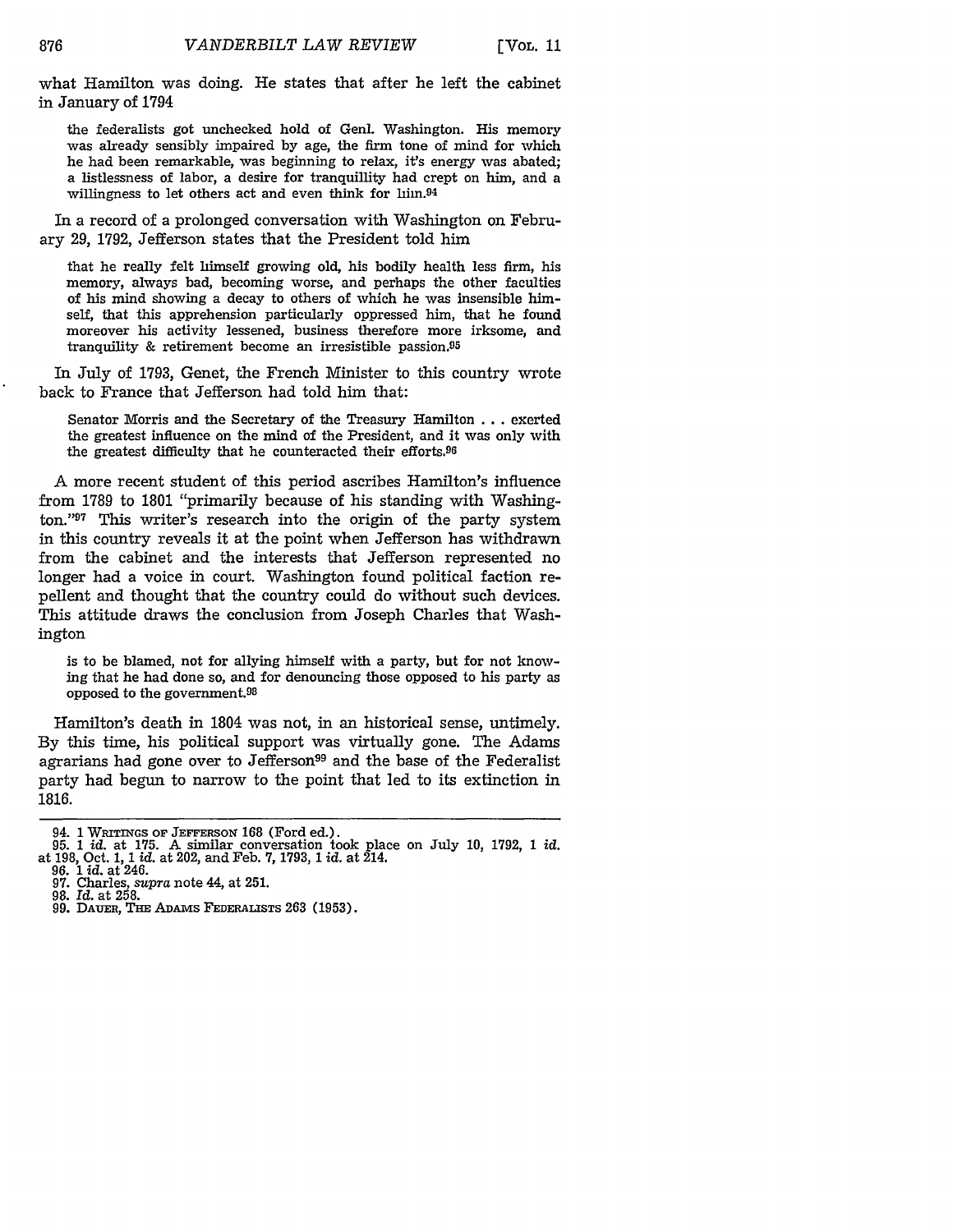Hamilton's wonderful powers might have prolonged the struggle. He was a host in himself. But the effort would have been ignoble. Hamilton's last ten years were not those of an ascending star.<sup>100</sup> Social forces had moved in other directions. He could not have combatted them successfully, but he would have tried. In the midst of the battle, his expedients would have become increasingly desperate. Imagine Hamilton at the Hartford Convention in 1814! So far as I am concerned, Hamilton is worthy of study only up to and including January 31, **1795.101** Accordingly, there is no discussion in this review of Hamilton's activities subsequent to this date.

If Hamilton had been willing, he could certainly have made himself one of the most dominating figures ever to practice before the New York Bar. He could have made a tremendous fortune for his family. But his chief ambition apparently was to influence the course of his nation's history. And this after 1795, he was no longer able to do. He would not recognize this and transfer his energies into other channels.

None of this previous discussion is intended to, nor is it likely to, lessen the stature of Hamilton. The criticism expressed in this review has been directed only at the historical scholarship concerning Hamilton. No evaluation has been made of the respective views stated by Hamilton and Jefferson. It has been deemed sufficient to argue that at least a statement of the differences is required for an adequate portrayal of Hamilton. But it should be emphasized that Hamilton's place in history does not depend on what we know about him. A realistic understanding of his problems and solutions would help, but he has done his work.

Hamilton dominated the American Government from 1790 to **1795.102** His administrative genius set the tone of the new government.103

the nation as Secretary of Treasury were not going to win him the reward<br>he wished [the Presidency]." A Note on Certain of Hamilton's Pseudonyms,<br>12 WM. & MARY Q. 294 (1955). See also Wright, Alexander Hamilton, Founding<br>F

102. This was Jefferson's constant complaint. 1 WRITINGs **oF** JEFFERSON 174 (Ford ed.), and was the most important reason for his resignation from the cabinet effective January 1, 1794. The 1791 budget asked for \$57,000 for the Treasury, \$6500 for the War Department and \$6200 for the State Department. DosPAssos, THE **MEN WHO MADE THE** NATION 239 (1957). 103. "Hamilton was one of the great administrators of all time." **WHITE, THE**

FEDERALISTS, A **STUDY** IN ADINISTRATIVE HISTORY 126 (1948). This work is a detailed account of the setting up of the new government by the Federalists. "Hamilton was the greatest administrative genius America has produced." MORRIS, *op. cit. supra* note 11, at viii.

<sup>100. &</sup>quot;Hamilton's more discriminating biographers obviously have felt, in contrast with the usual piously patriotic lament over his short career, that their task would have been a more grateful one if they could have ignored<br>the years between his resignation in 1795 and his death in 1804. And certainly<br>there was little in these years to magnify his reputation." Tugwell &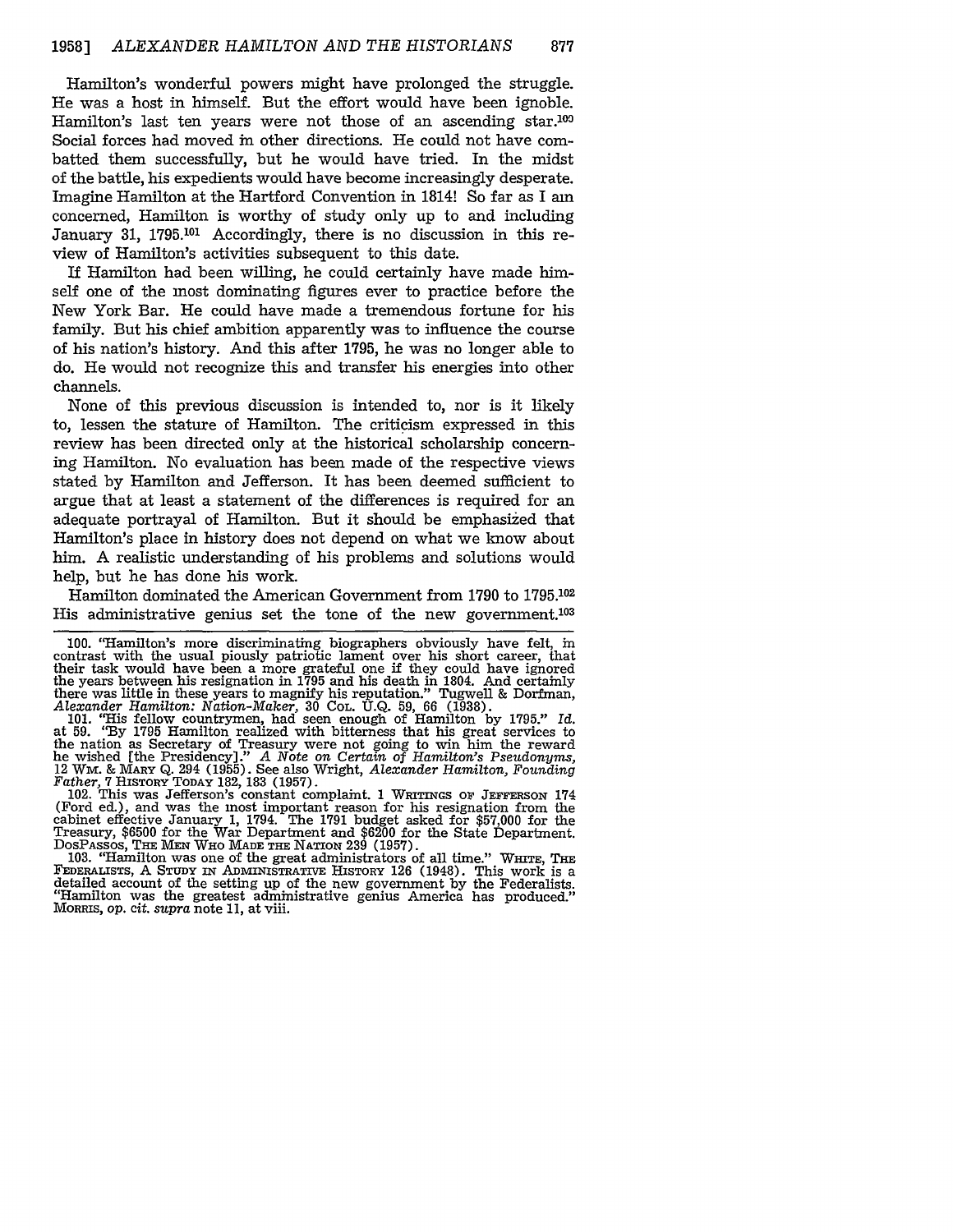[VOL. **11**

There was a responsible government when he was finished.<sup>104</sup> Washington confirmed all his actions. Jefferson was unable to stand up to him in these early years. All others in the executive departments were his colleagues.

It is of historical interest only to wonder today about the consequences of alternative courses of action. What was done was done successfully. A strong government was born. The tremendous expansion of modern government makes it unlikely that any man could today affect the administration and policies of other departments as Hamilton did. No other figure in our history of such power and influence comes to mind. Such people are probably pretty hard to contain, but they make history. He was, in truth, "a nation-maker." The argument should be noted that there were other ways of making the same nation, but it was probably easier for Jefferson to redirect certain trends already set in motion by Hamilton.

Thus far we have been concerned with historical issues that have been discussed either not at all or only partially in any of the biographies of Hamilton. These are real historical problems and merit development. But we must accept what we have and proceed from there. Hence, a discussion of the new books on Hamilton now must receive our attention.

Broadus Mitchell's work is, I believe, the best biography of Hamilton now available.<sup>105</sup> Volume II, due next year, will complete Hamilton's life and we shall then have to wait for a better one. But a better one there has to be. The defect of Mitchell's work is not in his execution of the narrative but in his conception of history and biography. These are his words:

A word as to the method of this book. A biographer  $\dots$  must be often in doubt how far, and how frequently, to supplement recital with reflection on the meaning of an incident. Some interpretation is proper, as the materials exhibited are necessarily partial. Generally . . . the facts have been allowed to speak for themselves, as the best means of avoiding bias.106

<sup>104. &</sup>quot;The true ground of Hamilton's great reputation is to be found in<br>the mass and variety of legislation and organization which characterized the<br>first administration of Washington, and which were permeated and controlle by Hamilton's spirit. That this work was not wholly his own is of small<br>consequence. Whoever did it was acting under his leadership, was guided<br>consciously or unconsciously by his influence, was inspired by the activity<br>wh

<sup>105.</sup> MITCHELL, **ALEXANDER** *HAMILTON,* **YOUTH** TO MATURITY, 1755-1788 **(1957). 106.** *Id.* at XVI.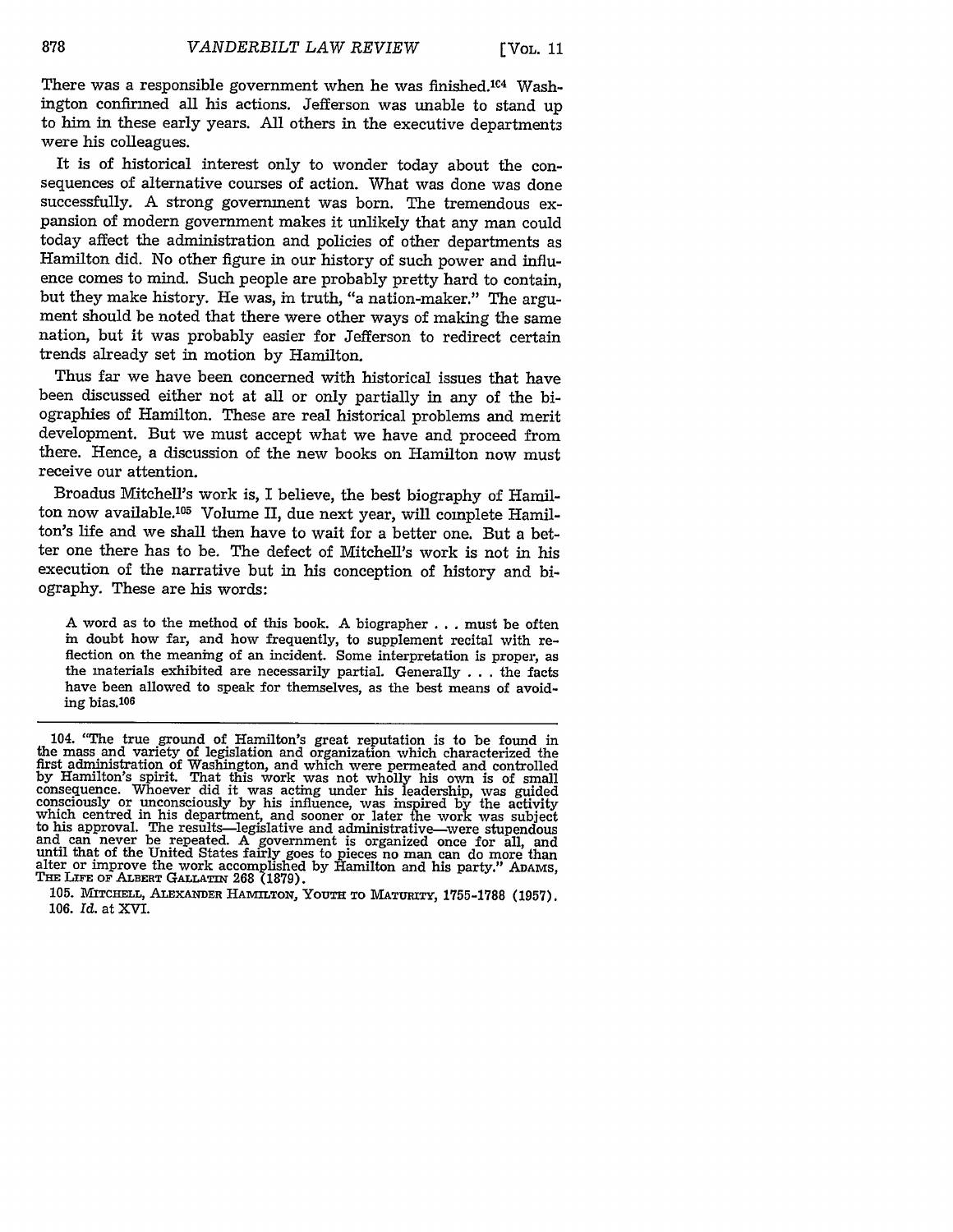Facts do not speak for themselves.<sup>107</sup> They must be guided by and, in turn, will support principles and conclusions. If taking a position or stating a belief as to what happened is bias then we must have it. Faced, as he usually is, with only a part of the evidence, the biographer must constantly make judgments. His overall accomplishment will be evaluated by the judiciousness of his selected conclusions. In the case of our founding fathers, one soon finds that they were men who made character judgments of really astonishing violence. Jefferson was firmly convinced that Hamilton admired and fostered corruption throughout the Government. Hamilton apparently regarded Jefferson with contempt for his alleged softheadness and womanishness. Their respective partisans showed no restraint in abusing one another. In this morass, a fact just doesn't fall. It has to be evaluated and placed into a prepared position. An example of Mitchell's conclusion from the "facts" was his previously considered account of the relationship between Hamilton and Washington.

Mitchell has decided to enter the Jefferson-Hamilton controversy by saying that "Jefferson stood for rights, Hamilton for responsibility."108

If this antithesis is factual, what is the evidence? If it represents a traditional belief, one should simply remark that it is error. Was Jefferson irresponsible? This point was considered above when it was noted that Professor Hacker concluded that Jefferson had no idea what to do about the new nation and that Hamilton boldly stepped into a vacuum. Such premises are not responsible ones; nor are they usually much attended to in the actual writings of the historians who announce such principles.

With these rather basic reservations, it will be of interest to see how Mitchell faces the problem of the 1790s.

Nathan Schachner's biography was first published in 1946 and is now reissued.<sup>109</sup> It is a lively narrative that discusses none of the problems previously raised in this review. It goes in for the drama of Hamilton's life and makes the most of such incidents as Hamilton's break with Washington in 1781 and the Mrs. Reynolds episode.

Some mention should be made of this latter incident. It calls for charity. Hamilton, like many another husband, was "baching" it in the summer of 1791 when one day a handsome woman presented herself

<sup>107. &</sup>quot;It is not sin in a historian to introduce personal bias that can be recognized and discounted. The sin in historical composition is the organisation of the story in such a way that bias cannot be recognized, and the locked along with the writer in what is really a treacherous argument in a circle. It is to abstract events from their context and set them up in implied comparison with the present day, and then to pretend that by this 'the facts' are being allowed to 'speak for themselves.'" BUTTERFIELD, THE WHIG INTER-PRETATION OF HISTORY 105 (1950).

**<sup>108.</sup> MITCHELL,** *op.* cit. *supra* note 105, at **ix.**

<sup>109.</sup> **SCHACHNER,** ALEXANDER **HAMLnTON** (1957).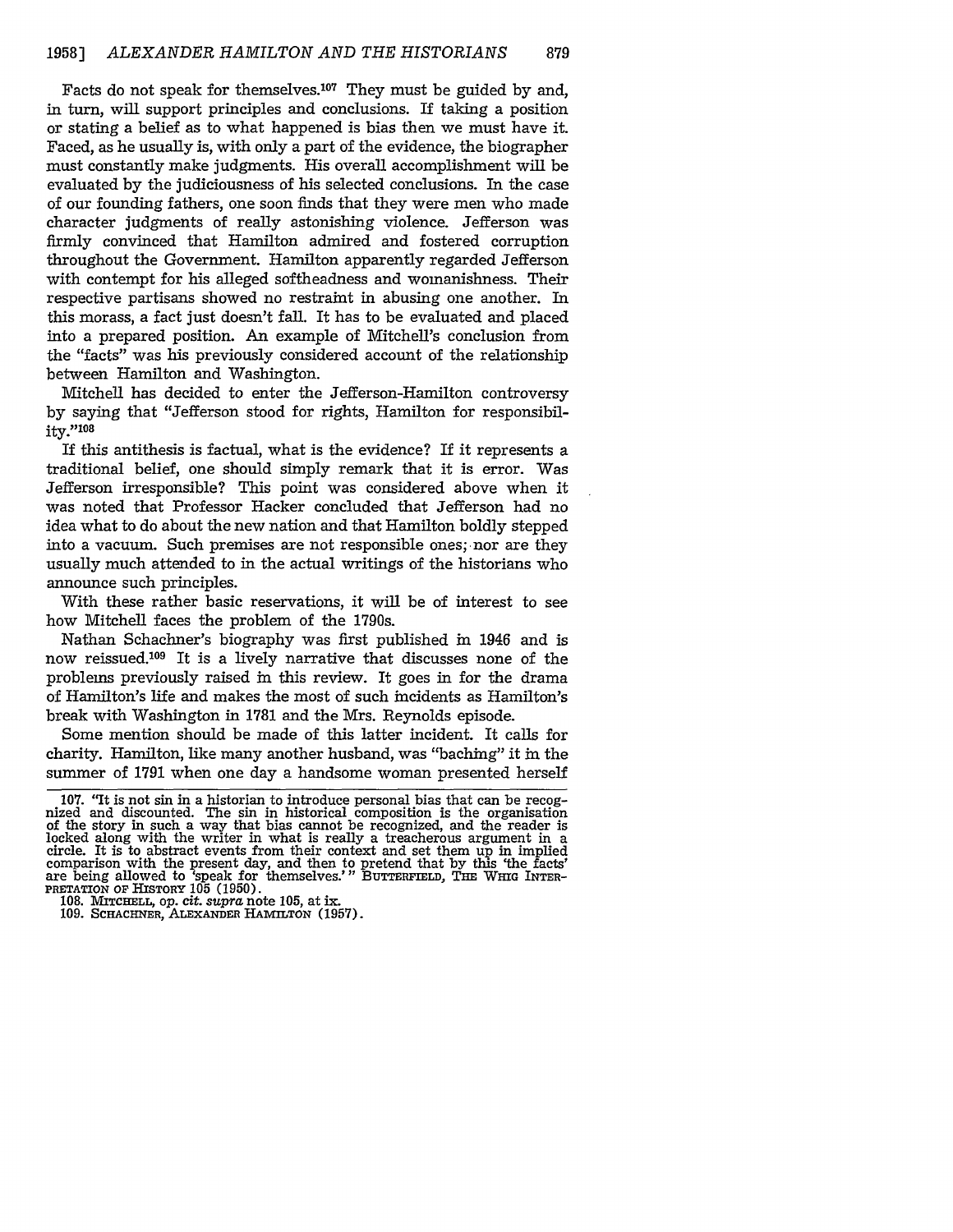to him asking for aid. She was Mrs. Reynolds and she needed money. That night Hamilton himself took the money to her and while discussing the matter in-of all places-her bedroom, he discovered, as he said, "that other than pecuniary consolation would be acceptable."<sup>110</sup>

Hamilton relaxed that summer to such delights, until a *Mr.* Reynolds appeared on the scene. What followed was blackmail, public scandal, and a bold public confession of the whole affair. A mess like this has appeared in the lives of many lesser men than Hamilton-but few greater ones.

Louis Hacker's book is not a biography.<sup>111</sup> It is an essay using the facts of Hamilton's life as a basis for a polemic about lessons we should learn from history, the underlying principle being that we ought to return to "the Founding Fathers for Wisdom and Inspiration."

We all know that our orators return to the Founding Fathers for nourishment, but professional historians usually avoid the practice. It takes considerable pains to make sure that two events widely separated in time are really pertinent to one another. The attempt to prove the pertinence usually results in distortion of the facts.

Professor Hacker's eminence in the field of history demands giving careful consideration to his book. Two generations of students have studied their history from his textbooks. This book does not seem to to me to be equal to the author's reputation.

The title is *Alexander Hamilton in the American Tradition.* The first question is: What is the American Tradition? For a man who has written so extensively on this subject, Professor Hacker doesn't make this at all clear. Perhaps this is because there isn't *an* American Tradition.112 There are lines of development. Our many and diverse courses are one of the main sources of our strength. For history writing purposes, two main lines have been used. Each of us can be regarded as either a little Jeffersonian or a little Hamiltonian. Jefferson has come down to us as the representative of human freedom, the dignity of the individual and his right to dissent and the wide dispersion of political power. But "if we believe in the necessity for stable political institutions, honorable government in its relations at home and abroad, and freedom of economic enterprise as the real key to national progress" 113 then we are supposed to be talking about Hamilton's contributions to our nation's history.

All this is certainly part of the national mythology but it is disturbing to see a professional historian perpetuating it as history. There has been previously indicated the full extent to which Hamilton

- **112. See,** *e.g.,* **HACKER, THE** SnAPiNG **OF THE** AMERICAN **TRADITION (1947).**
- **113. HACKER, op. cit.** *supra* **note 111, at 6.**

**<sup>110.</sup>** *Id.* at **367.**

**<sup>111.</sup>** HACKER, **ALEXANDER HAMILTON** *IN* **THE** AMERICAN TRADITION **(1957).**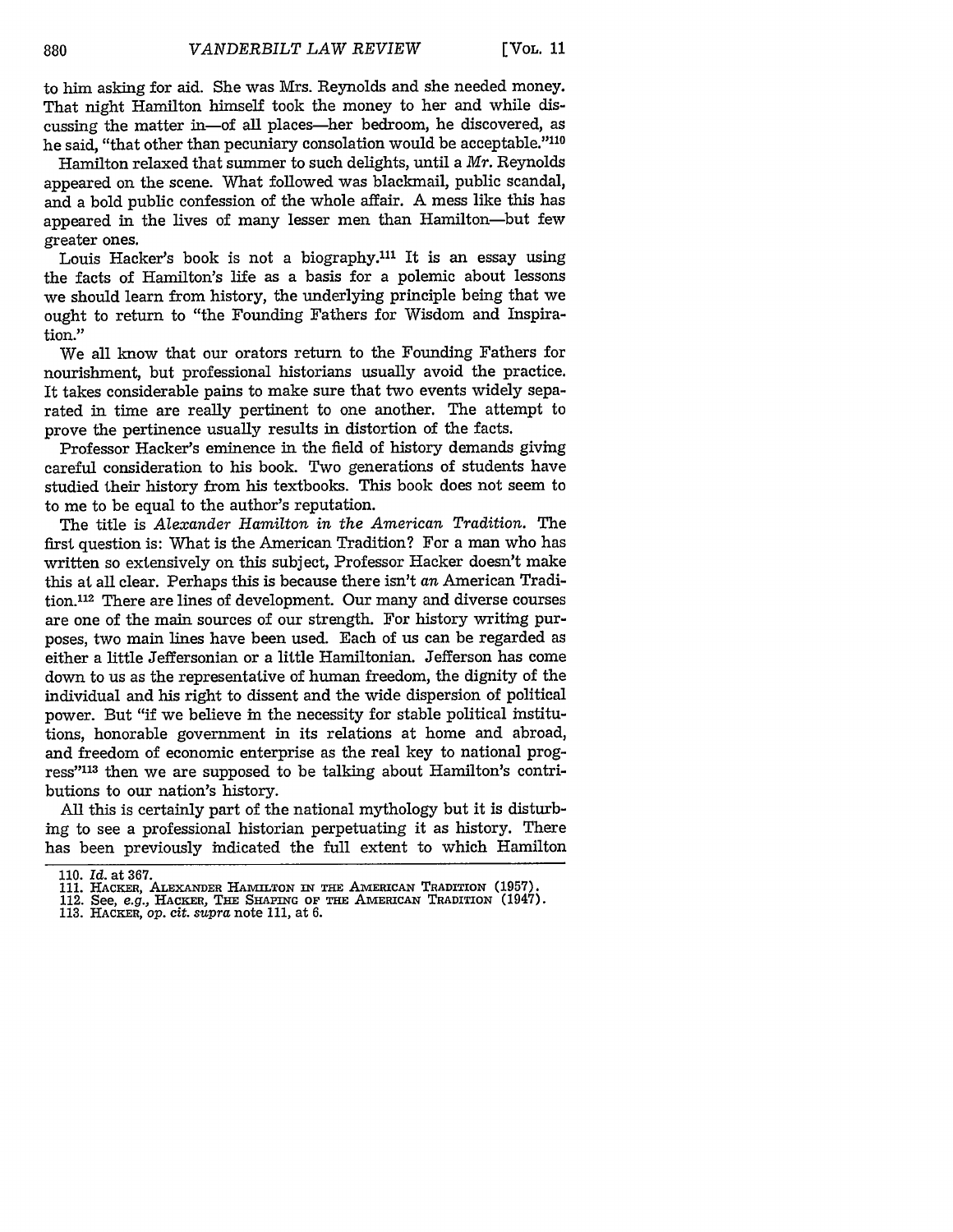was consciously pursuing partisan purposes, which he confessed to. It is difficult to explain how a supposedly irresponsible Jefferson knew so little of what he was doing that he and his Virginia colleagues, all Hamilton's enemies, got hold of the Government and then persuaded the people to keep right on electing them. Finally, the conventional view doesn't help us explain why Hamilton's party after such overwhelming initial success, just disappeared without a trace.

Hacker admits to Hamilton's failure but it isn't clear in his book what caused it.<sup>114</sup> Professor Hacker's analysis makes it impossible to understand why Hamilton met so much opposition to his policies. This stems partially from Hacker's conscious rejection of modern scholarship. For instance, he formally rejects the view that "the Constitution, with its insistence upon sound money and the sanctity of contracts, was a seizure of power in the interests of a minority."115 I don't know of any writer who upholds such a view.

I believe that Hacker is here mauling a strawman. He then denies, I think, that Hamilton was deliberately working in the interests of a minority class-the moneyed and property classes. But Hamilton himself maintained that this was just what he was doing from 1780 on. He thought it was a good thing too. Jefferson thought it was bad. Hacker is simply denying an admitted fact.

Another rejection of Hacker's is not only the thesis but the facts of Merrill Jensen's *The New Nation.* This he does by stating that:

In recent years, Hamilton's intention has been challenged from three different quarters. First, it is being argued-Merrill Jensen's *The New Nation* is a characteristic statement-that the confederation of 1781 to 1789, rather than plunging the states into irresponsibility and chaos, was moving -successfully toward a fusion. The Revolution, in affirming the rights of men, was continuing toward the realization of equalitarianism: the states were arriving at agreement on common action; the peacetime economic processes were being reestablished and put on a firm footing. The Constitution, because it checked the course of the Revolution and made the states subservient to the central government was usurpation. There was no 'critical' period; therefore, the Constitution, with its insistence upon sound money and the sanctity of contracts, was a seizure of power in the interests of a minority.<sup>116</sup>

This is all rather extravagant and for the most part begs the questions at issue, i.e. "sound money" and "sanctity of contracts." Above all, it *ex cathedra,* rejects historical scholarship. Hacker says:

It is my contention, here, that not only was the Confederation inadequate but that the Revolution was being perverted: the Constitution saved both the American Nation and the Revolution itself.<sup>117</sup>

<sup>114.</sup> *Id.* at 192-95.

<sup>115.</sup> Id. at viii.

<sup>116.</sup> *Ibid.*

<sup>117.</sup> Id. at x.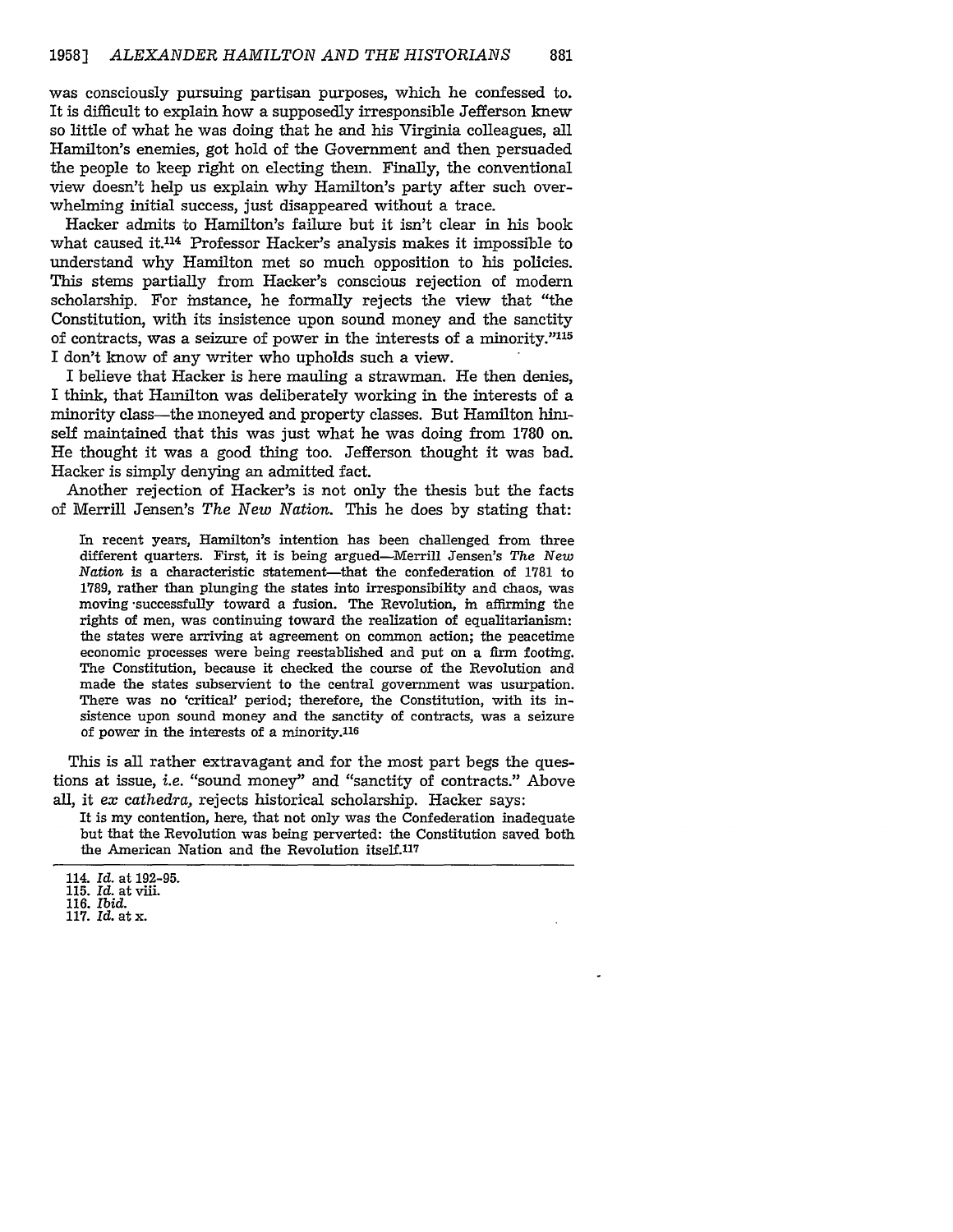From the use of capital letters, one can guess that we are dealing with strong emotions. Deviation from the above "contentions" is attributed to a "fashion among recent historians."<sup>118</sup> The best that can be said for these "contentions" is that, *if* they have merit, they will have to be fitted in and made inferable from the historical scholarship of these recent historians. Professor Hacker's own uncritical and ambiguous assertions do not add to our knowledge or understanding of Hamilton.

The answer to Professor Hacker is the new learning of Jensen and others. In his preface, Jensen acknowledges the vast influence of John Fiske's *The Critical Period* of *American History* which he states to be "of no value as either history or example."<sup>119</sup> Charles Beard is reported by Jensen as saying that Fiske wrote the book "without fear and without research."

Jensen concludes that:

The 'critical period' idea was the result of an uncritical acceptance of the arguments of the victorious party in a long political battle, of a failure to face the fact that partisan propaganda is not history but only historical evidence.120

Jensen's book presents a magnificent opportunity for biographersthat nobody seems to be taking up. Mitchell has said of this book and the effort it represents that:

the degree of real revision is not in proportion to the industry expended in the fuller review of the evidence.121

I am suggesting in this review that some of the evidence is now available and that up to now there has not been a really serious effort at making the revision that the evidence calls for. Books continue to be published on Hamilton that add little that is new factually and which perpetuate the ancient misunderstandings.

The collection of writings edited by Professor Richard B. Morris is a delight to read.<sup>122</sup> The reading of these 600 pages will give you the full force of Hamilton's style. Its power and persuasiveness are everywhere evident.

The editor has added commentary on Hamilton that follows the conventional lines. We are told that we ought to consider Hamiltonian means as well as Jeffersonian ends.123 The previous discussion should provide a key to this exhortation. To prove that even though Hamilton is permitted to speak for himself, you may still not know anything,

<sup>118.</sup> *Id.* at 74.

**<sup>119.</sup> JENSEN, THE NEW NATION** xii **(1950).** 120. *Id.* at 422.

<sup>121.</sup> MiTcHELL, op. *cit. supra* note 105, at 282.

<sup>122.</sup> **MORRIS, ALEXANDER HAMILTON AND THE FOUNDING OF THE NATION (1957).** 123. Id. at xiv.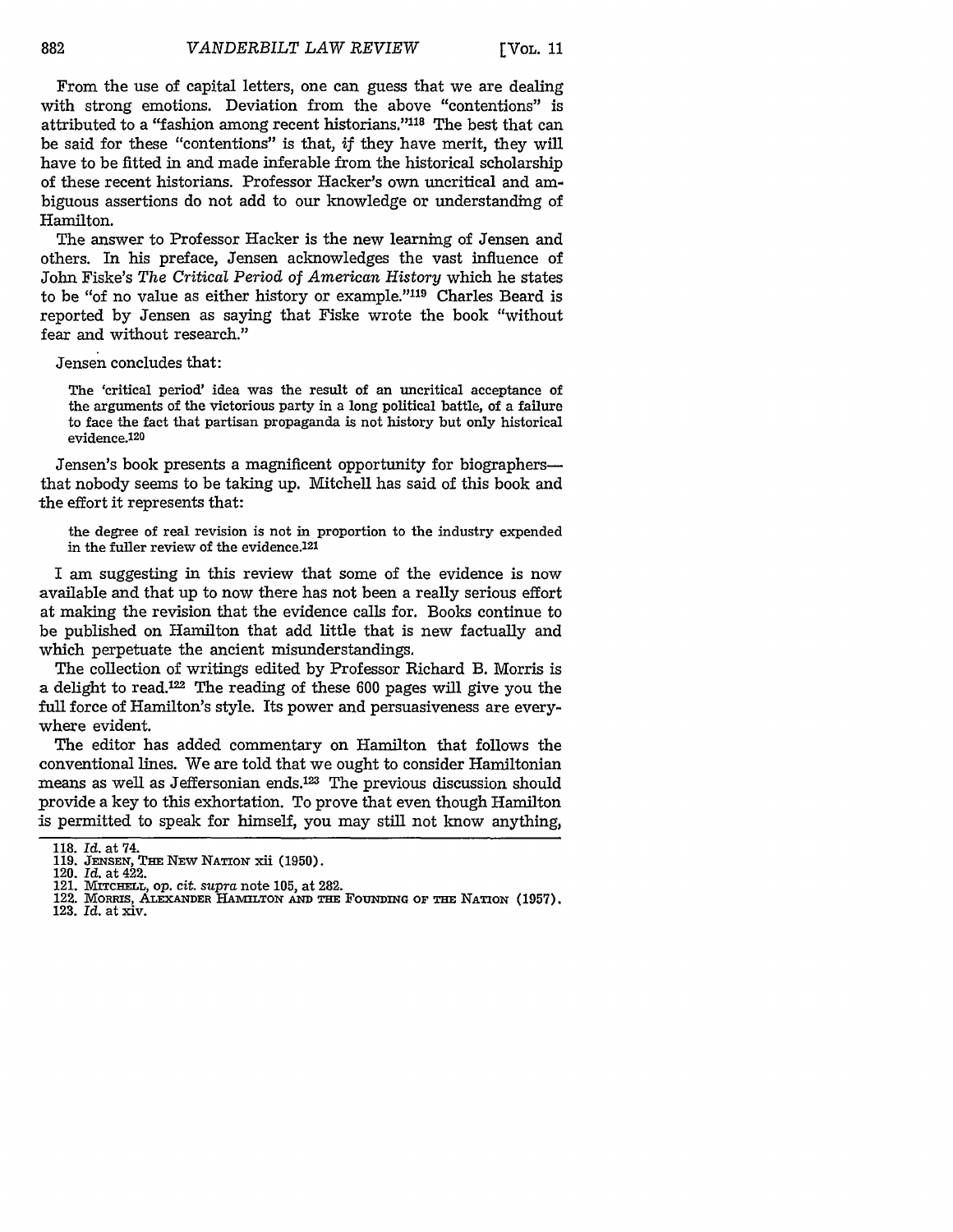Hamilton is quoted as considering Jefferson "a man of sublimated and paradoxical imagination."<sup>124</sup> As suggested, history isn't self-evident. However, you can best begin its study by reading the actual words of the great man.

Pennywise, *The Basic Ideas of Alexander Hamilton* put out by Cardinal Books for thirty-five cents is the best buy of all the books here being reviewed. After an extended examination, I could discover little difference between this book and Professor Morris' larger book reviewed above. The index and the essays introducing each chapter were almost identical. The most obvious variation was the shortening of chapter II which consisted of many of Hamilton's characterizations of his contemporaries. There is no index as in the larger book. A real bedside companion.

*The Alexander Hamilton Reader* is an unpretentious addition to an interesting series of paperbound books giving selection from the writings of our leading statesmen and scholars. Over 100 pages of this volume are taken up with extracts from *The Federalist.* The best reason for examining this book is to read the complete text of the letter of James Kent to Mrs. Hamilton. 25 This letter written in **1832** was in answer to a series of queries addressed by Hamilton's widow to the Chancellor. The answer was a forty-page letter giving a full statement of Kent's knowledge and understanding of Hamilton. Kent describes a lawyer's golden age—the summer of 1784:

At that day everything in law seemed to be new. Our judges were not remarkable for law learning. We had no precedents of our own to guide us. English books of practice, as well as English decisions, were resorted to and studied with the scrupulous reverence due to oracles. Nothing was settled in our courts. Every point of practice had to be investigated, and its application to our courts and institutions questioned and tested.<sup>126</sup>

Just imagine the marvelously persuasive Hamilton moving into this situation! In the years between 1795 and 1798, after Hamilton had left the Treasury, the Chancellor relates that Hamilton had "an overwhelming share" of the insurance business in New York City.<sup>127</sup> Again, this was due to the premium placed upon acuity in analyzing the problems of this unsettled field. Kent's reputation is founded in great measure on his erudition. He was qualified to recognize it in another. And so he explains Hamilton's dominating position as a lawyer.

He taught us all how to probe deeply into the hidden recesses of the science, or to follow up principles to their far distant sources. He was not content with the modern reports, abridgments, or translations. He

<sup>124.</sup> *Id.* at 521.

**<sup>125.</sup> THE ALEXANDER HAMILTON READER 181.**

<sup>126.</sup> *Id.* at 189-90.

<sup>127.</sup> Id. at 214.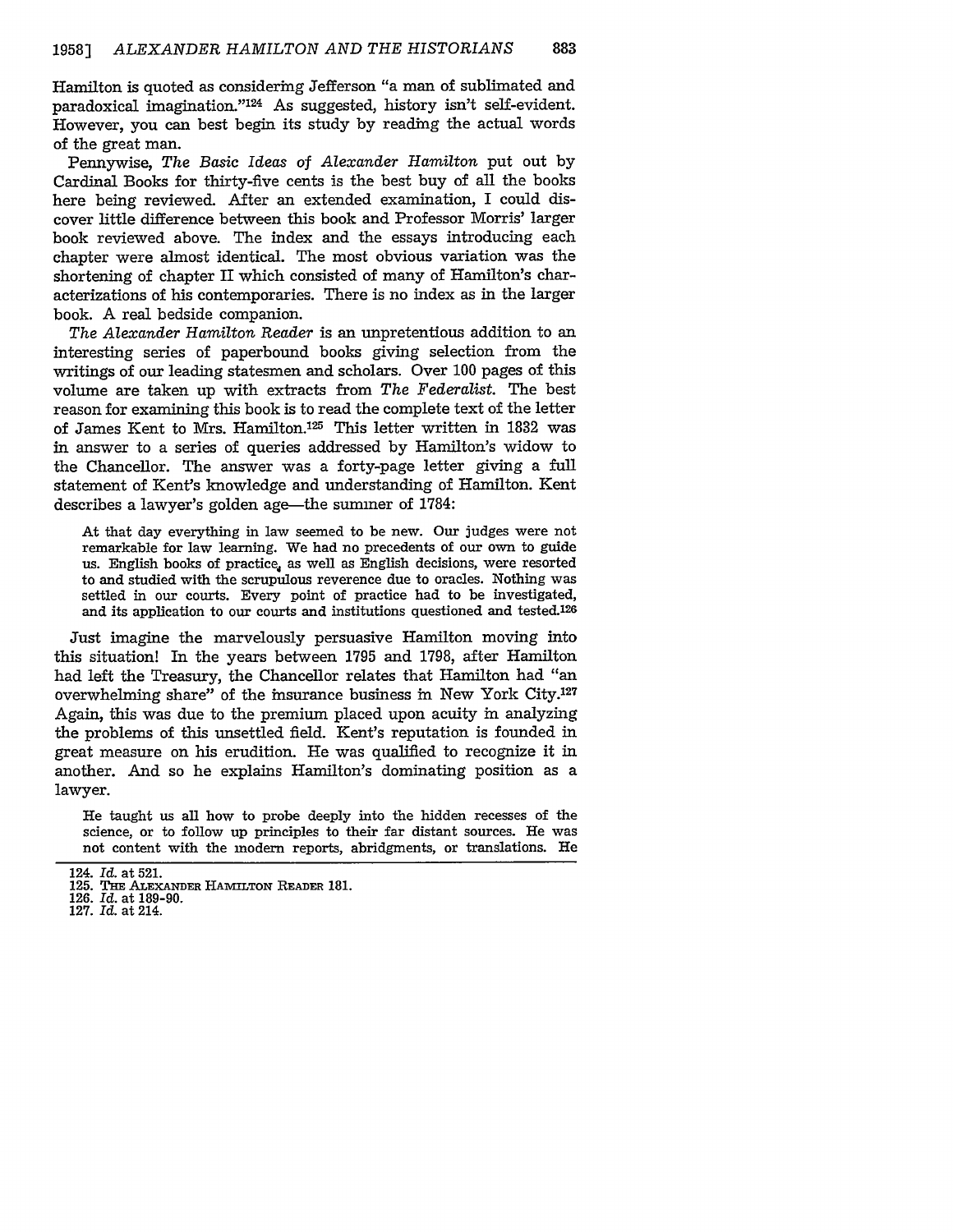ransacked cases and precedents to their very foundations; and we learned from him to carry our inquiries into the commercial codes of the nations of *the* European continent **.... 128**

Of all the books being reviewed here the one most worth reading is the paperbound reprint of Hamilton's great papers on public credit. 129 As has been indicated, the biographies here reviewed do not add very much to our existing knowledge of either Hamilton or his period. But while the general facts of Hamilton's life may be fairly well known, his great papers are not and they are well worth studying. This book contains the two reports on the public credit, the report on a national bank, the report on manufactures, and, as a dividend, Hamilton's letter to George Washington on the constitutionality of a national bank. This latter letter sets forth his views on the meaning of the general welfare clause of the constitution. This position is the one that has prevailed in our law.130 These are really important documents in our history and should most certainly be read and reread with care.

The selection edited by Bower Aly is an interesting collection of paragraphs written by Hamilton and others to tell of events experienced by Hamilton.131 There are excerpts from writers contemporary with Hamilton and of a later period, such as Charles A. Beard, expressing opinions on the life, works, and times of Hamilton. The book moves forward in terms of Hamilton's life. And then, since the editor is a professor of speech at the University of Missouri, there is a chapter on Hamilton as a public speaker. This work is a very interesting and unusual selection.

Broadus Mitchell's second book in the same year on Hamilton was issued months after the other books in this review had been examined. The book grew out of the Gino Speranza Lectures delivered last year by Professor Mitchell at Columbia University. It appears that these are not the lectures as given but that the three chapters of text were derived from these lectures. To the text is added about sixty pages of personal letters of Hamilton that are intended to demonstrate various "human" traits. This is a very handsome volume and can be recommended as a gift item.

The book reviews the work of Hamilton as a continentalist, finance minister, and party leader. Since the title concerns itself with heritage, there are numerous analogies between Hamilton's problems and

<sup>128.</sup> *Id.* at 214-15. In HORTON, JAMES **KENT,** A **STUDY** IN **CONSERVATISM,** 1763-1847 *passim, (1939)* the author asserts that Kent regarded Hamilton as his idol and as a demigod.<br>as his idol and as a demigod. 129. ALEXANDER HAMILTON'S PAPERS ON PUBLIC CREDIT, COMMERCE, AND

**FINANCE** (McKee ed. 1957). 130. United States v. Butler, 297 U.S. 1 (1936). **131.** ALEXANDER HAMILTON: **SELECTIONS REPRESENTING** HIS LIFE, HIS **THOUGHT,**

**AND** His **STYLE** (Aly ed. 1957).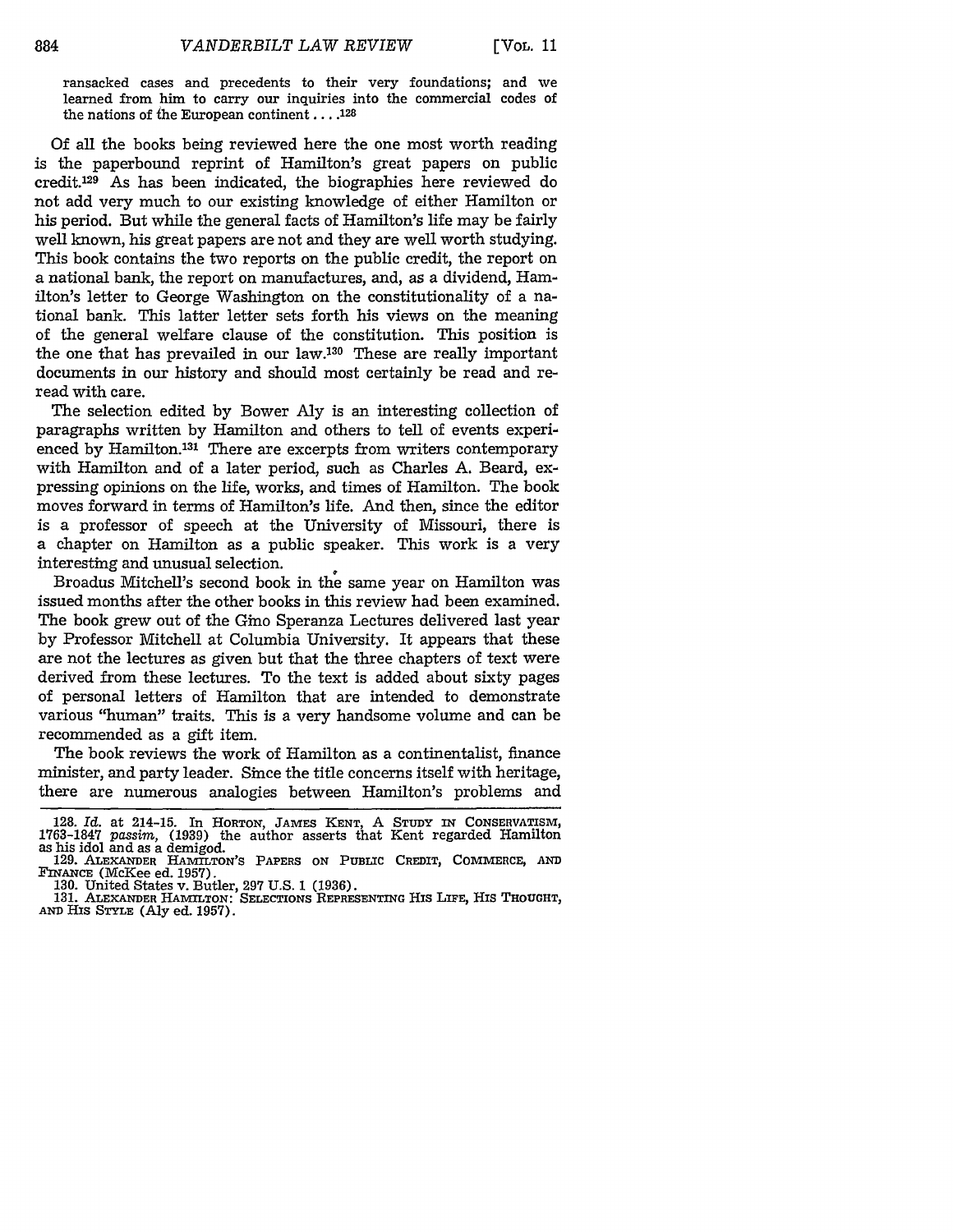those besetting us today. It should be clear by now that this reviewer is not in sympathy with such analogies and no further comments will be made. This book foreshadows some of the conclusions we may expect from the concluding volume of Mitchell's more formal biography. It will be interesting to see how Mitchell develops those final years. For, as he says:

[Hamilton's] ability to focus, to keep values in proportion, declined in the last years. He had burned the candle at both ends. He did not practice his former self-discipline. Ironically, the age of wisdom was earlier rather than later. Elements of extravagance entered. His animosities became untempered, embittered.132

Saul Padover, in his book of selections from Hamilton's writings,<sup>133</sup> had a slightly different idea of how to reveal the mind of Hamilton than did Richard Morris. Professor Morris apparently was aiming at completeness of coverage. He states that "for reasons of space it has been necessary to excerpt much of Hamilton's writings."<sup>134</sup> This effort at completeness will account for the many headings and explanatory notes of that editor. Padover, however, goes for the long drink. He gives in full the really important works of Hamilton. The Treasury reports are given completely. All of Hamilton's remarks at the Constitutional Convention of 1787 are given in full as are his speeches of the following year at the convention in New York to ratify the document. Substantial chunks of his pre-revolutionary pamphlets are presented. A conspicuous omission appears to be Hamilton's opinion on the constitutionality of a national bank. This opinion was set forth in a letter dated February 23, **1791,** to Washington and was in opposition to a similar letter by Jefferson. Morris gives a five page extract.<sup>135</sup> McKee gives the letter in full in 37 pages.<sup>136</sup> In contrast to most other editors of Hamilton, Professor Padover omits any extracts from *The Federalist,* "because it is easily available in inexpensive editions."'137 In addition to all the documents mentioned above there are several chapters with excerpts from Hamilton's writings dealing with his private life and his opinions on other matters foreign and domestic. Padover's book being almost one third smaller than that of Professor Morris, this type of material is much scantier in Padover's book and by so much the book suffers. The main advantage of Padover's book lies in the giving of the full text of those writings of Hamilton that have remained as his real contribution to American thought. With the

**<sup>132.</sup> MITcHELL, HERITAGE FROM HAMILTON 92 (1957).**

**<sup>133.</sup>** PADOVER, **THE MIND OF ALEXANDER HAMILTON (1958).**

**<sup>134.</sup> MORRIS, op.** *cit.* supra **note 122,** at **8.**

**<sup>135.</sup>** *Id.* **at 263.**

**<sup>136.</sup> ALEXANDER HAMILTON'S PAPERS ON PUBLIC CREDIT, COMMERCE, AND FINANCE 100 (McKee ed. 1957).**

**<sup>137.</sup> PADOVER, THE MIND OF ALEXANDER HAMILTON 100 (1958).**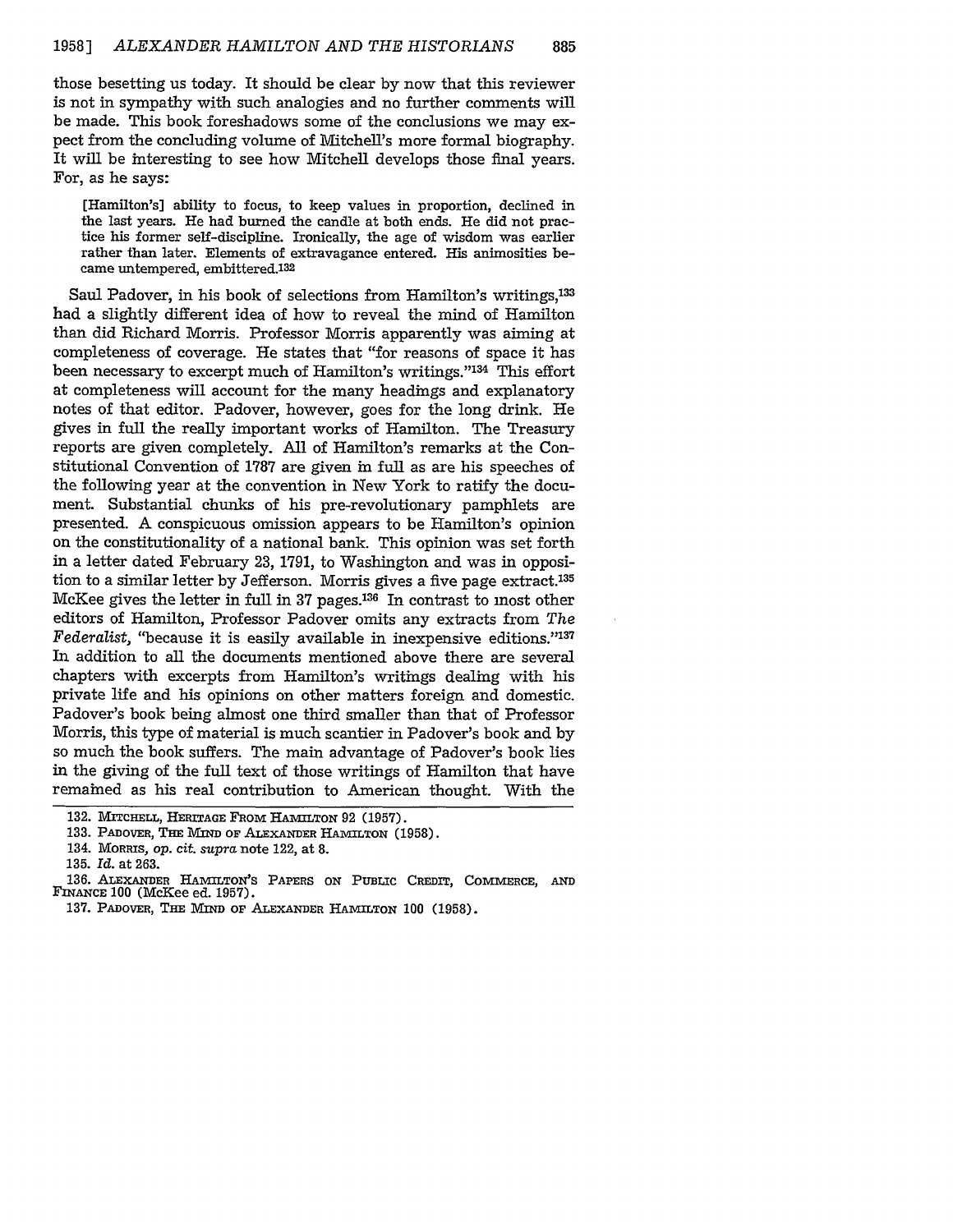exception of the one letter mentioned above, Padover covers all the material included in the work edited by McKee-and gives some substantial dividends. But it costs five times as much.

Professor Padover has considerable experience at this sort of editorial work, having previously edited one volume collections of the writings of Jefferson, Madison, and Washington. He is at home in this period of our history as is shown by the introductory biographical essay.

I trust that this discussion of these books will not leave the impression that I believe that Alexander Hamilton needs a little deflating. That most certainly has not been my purpose. Hamilton was a giant. Jefferson called him "a host in himself." His overwhelming personality and intellect indubitably left its mark on our country. I am suggesting, however, that we should not be too hasty to make an historical judgment on Hamilton's policies and actions because, as I have tried to indicate, it is not entirely certain that we really know what he did do nor what effect he really had in his own day.